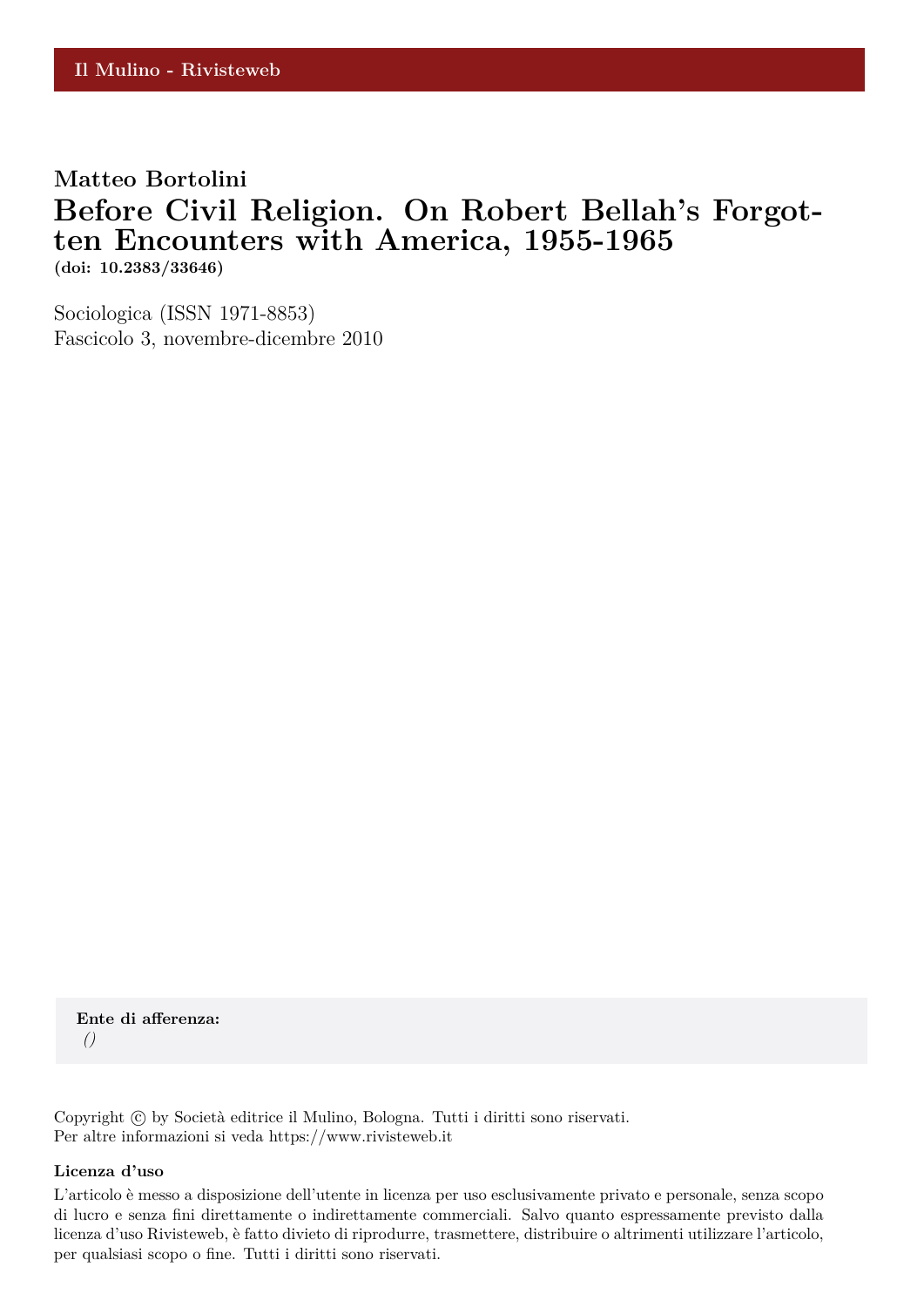Flashback / "Heritage and Choice in American Religion": An Unpublished Essay by Robert N. Bellah

# **Before Civil Religion**

## On Robert N. Bellah's Forgotten Encounters with America, 1955-1965

## *by* Matteo Bortolini

doi: 10.2383/33646

It is the occupational disease of the intellectual to see problems and crises everywhere.

Robert Bellah, "Heritage and Choice in American Religion," 1965

The name of Robert N. Bellah is indelibly linked with his work on American politics and religion. Since the publication of his classic essay, "Civil Religion in America," until his present-day activity as an occasional blogger writing on Barack Obama's presidential election, Bellah has been known as much for his penetrating studies on the United States as for his passionate leftist political commitment. However, Bellah's starting point was completely different. Throughout the 1950s and 1960s, he was widely recognized as a specialist in Far Eastern religions, the author of a well-known book on Tokugawa Japan, and a theorist of the sociology of religion. "Civil Religion in America," published in 1967 as he was entering his forties, was Bellah's first foray into American studies – a debut which proved to be so successful that it revolutionized the entire trajectory of his life and work.

Over the years, Bellah has tried to make sense of his shift from Japan to America, narrating how he was almost forced to write "Civil Religion in America" as an occasional contribution to a *Daedalus* conference on American religion and culture. The unexpected success of the essay catapulted him into an extensive multidisciplinary debate which he had not anticipated, but in which he decided to take part due to his deeply felt duties as an intellectual and a citizen [see Bellah 1989; Bellah 2001; Mathisen 1989]. In his autobiographical introduction to *Beyond Belief*, Bellah [1970a, xvii] described the late 1960s as a period of personal turmoil, characterized by his "dismay at the failure of [American] society to move quickly and efficiently to correct racial injustice, distress at the growing turbulence […] in the academic community and above all horror at the profoundly immoral and unjustified war in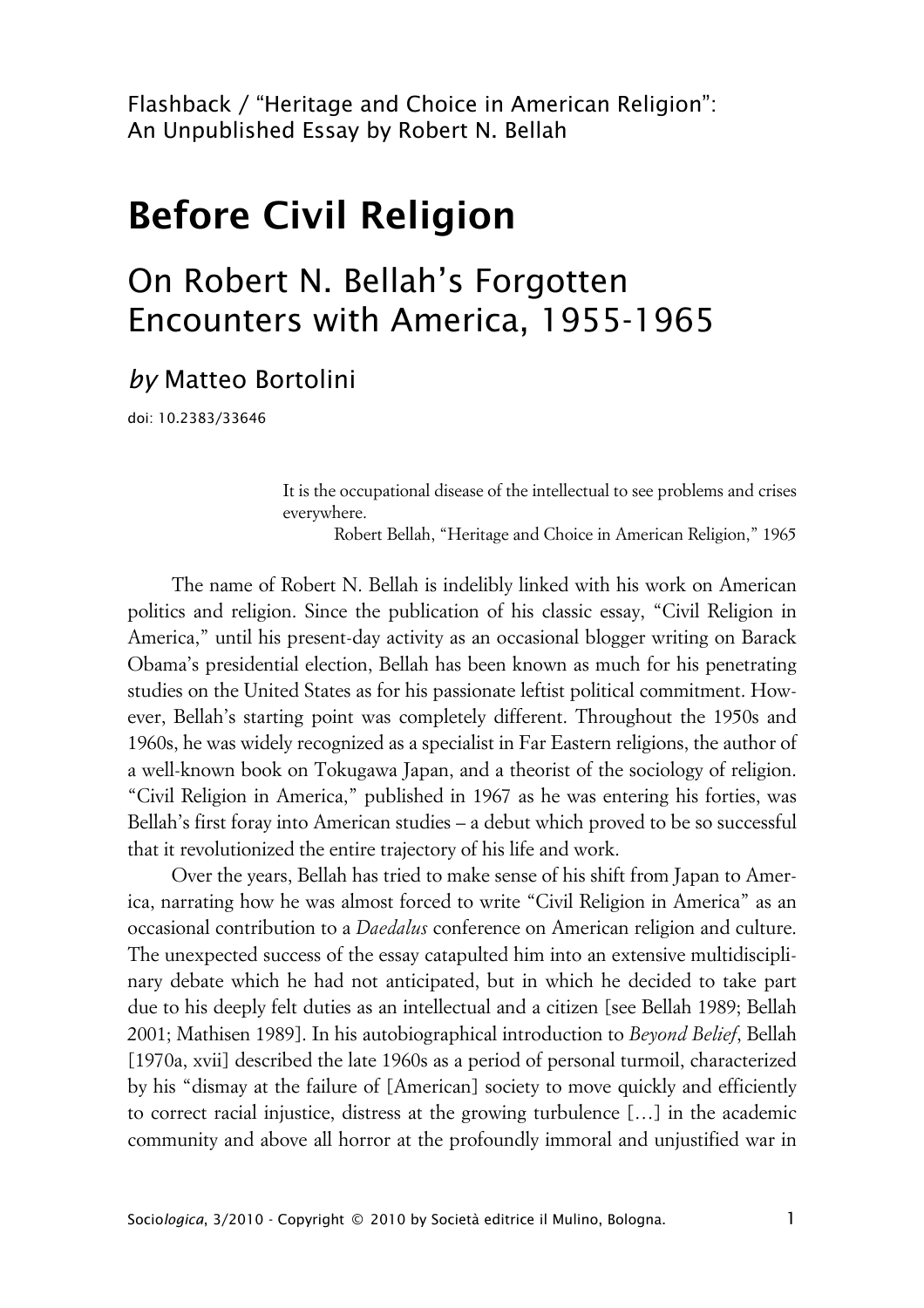Vietnam." Bellah's depiction of "Civil Religion in America" as "a strong endorsement of core American values, at least in their most self-critical form," reintepreted in the wake of "the deepening involvement [of the United States] in the Vietnam War" [Bellah 1970a, xvii; Bellah 2003, 3] frames his shift to American studies as the political awakening of a hitherto optimistic intellectual interested in exotic cultures and theoretical sociology.

A different reading of Bellah's shift was proposed by Jeffrey C. Alexander, a former student of Bellah's, and Steven J. Sherwood in a short paper titled "Mythic Gestures" [Alexander and Sherwood 2002]. Here the originality of "Civil Religion in America" is found more in the framework, writing style and "aesthetic form" than in its focus. Alexander and Sherwood's explanation is couched in purely intellectual terms: the move is interpreted as the consequence of the gradual clarification of the foundations of a new hermeneutical paradigm for the social sciences, and the essay is interpreted as an attempt on Bellah's part to move beyond the sociological ideas of his mentor, Talcott Parsons. This interpretation – which takes the elaboration of a full-fledged "cultural sociology" as its endpoint and closely links Bellah's work with that of his friend and colleague, Clifford Geertz, – is persuasive, and is supported by Bellah's own reflections on his intellectual biography [see Bellah 1970a; Bellah 1970b].

Psychological and intellectual explanations, however, only recount part of the story. In the following, I would like to extend and complete them with a more structural account which, following the work of Randall Collins and Pierre Bourdieu, starts from an understanding of intellectuals and their ideas as constituted by their interactional and structural networks:

It is intellectuals' experience in the network of intellectuals that constitute them as intellectuals, and shapes the contents of their thinking as they take up a position vis-à-vis other intellectuals in seeking their niche in the attention space [Collins 2004, 357].

In particular, vertical (teacher/student) relationships are necessary for the production and reproduction of intellectual practices via the transmission of cultural capital and scholarly skills [Bourdieu 1988; Bourdieu 2001]. Like any apprenticeship, intellectual training is bound to come to an end as the thinker, or the scientist, is presented with the crucial prospect of whether to move toward the center of the profession or to settle in a peripheric position. This means that the emancipation of pupils *vis-à-vis* their teachers is not simply a psychological or intellectual process; it also has a strong structural component: it is the very logic of intellectual distinction to drive scholars to break with their mentors in order to gain recognition within a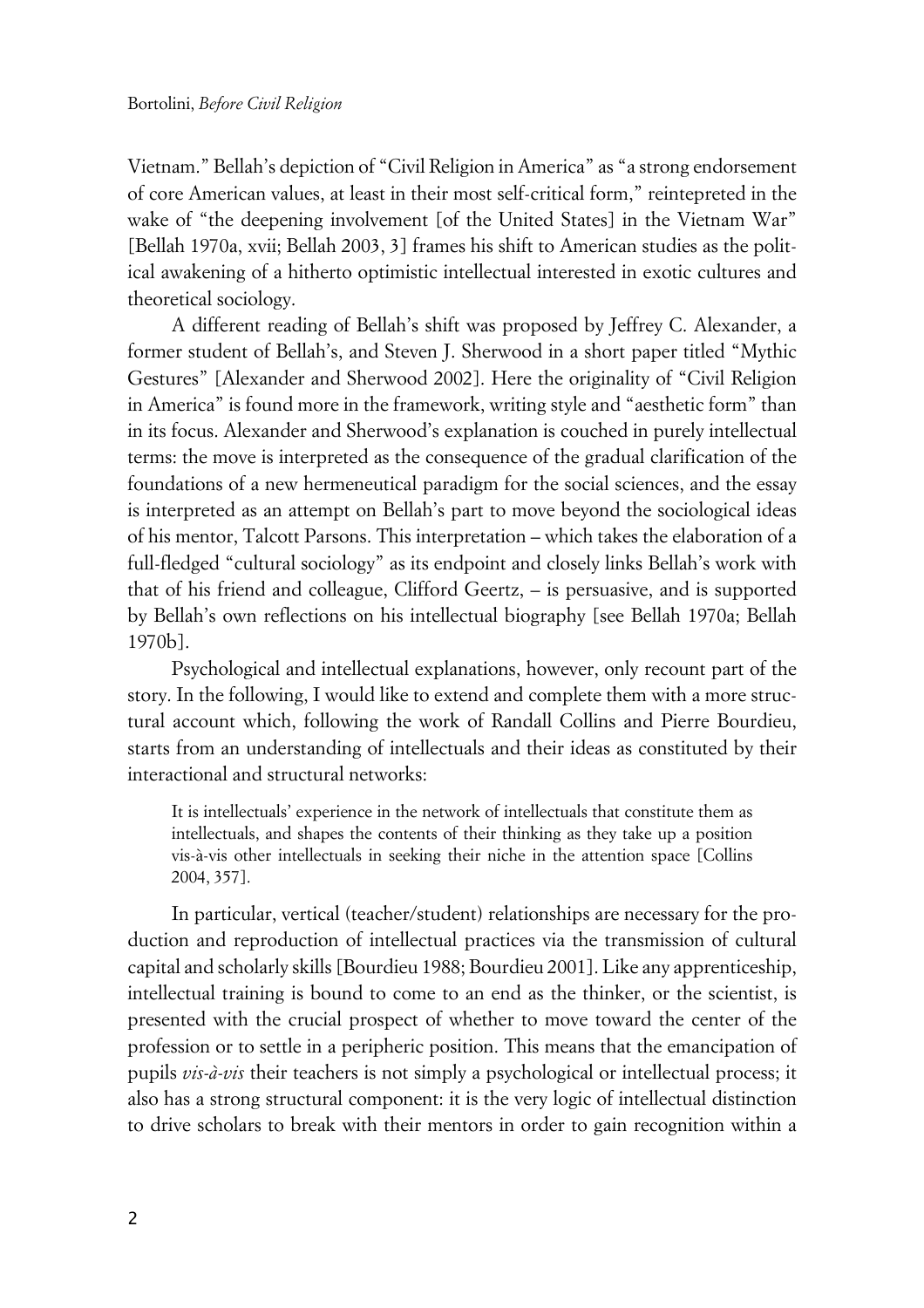portion of the field. In addition, the more eminent the teachers, the more intensely this problem will be experienced by their pupils [Collins 2002, 52-56]. On the one hand, the latter have experienced the energy of their mentors and have interiorized ambition as a fundamental ingredient of their intellectual habitus. On the other hand, the stature of their teachers and the number of gifted students attracted by their eminence will make the stakes higher and the competition harder. Thus, the very structure of the intellectual field leads the most ambitious pupils to break off their intellectual relationship with their mentors and try to find a voice of their own. As Neil J. Smelser [2000, 13] put it in his autobiographical reflections, the brightest students of important teachers will seek "to set up their own shop" as soon as they feel ready to "fly solo," to mix metaphors.

This paper focuses on Robert Bellah's work prior to 1967, in order to make two points. Bellah's scholarly relationship with the United States began long before the publication of "Civil Religion in America."<sup>1</sup> A careful reading of some of his published work reveals a constant engagement with American culture and society, and archival research disclosed two papers on American religion written before "Civil Religion in America." My first argument is that these forgotten encounters with America represent a vantage point to examine the process of Bellah's individuation and "coming of age" as an intellectual. In sections 1 to 5, I summarize Bellah's early academic career to show how the cultural, institutional and relational contexts within which he carried on his scholarly work between 1955 and 1965 both motivated and shaped his interest in the United States.<sup>2</sup> My second point is that, precisely at the time of writing "Civil Religion in America," Bellah was facing the Collinsian problem of the gifted student, required to decide between remaining in the shadow of his mentor or trying to step out and occupy an individual position within the intellectual field. In sections 6 and 7, I recount the process that led to the publication of "Civil Religion in America" and advance some hypotheses on the relationship between

1 I am not talking here of Bellah's personal, "non professional" political ideas. At Los Angeles High School, Bellah was the editor of the school newspaper, *Blue and White*, and his column often verged on political matters (see, for example, Bellah [1944a]; Bellah [1944b]). In 1947, he joined the Communist Party and was a member of Harvard's John Reed Club, a communist student organization. He left the party in 1949. See Lipset [1975]; Bellah [1977]; Bellah [2005].

2 Although far from arbitrary, my choice of contexts is highly selective. Bellah was from the beginning a versatile scholar and, as I will make clear, he always embraced an eclectic, multidisciplinary stance. He also maintained strong ties with scholars, such as Wilfred Cantwell Smith, who explicitly opposed some of the principles of modernization theory and area studies as they were promoted and practised at Harvard [see, for example, Wallerstein 1997]. I will touch upon these "minor" contexts in the conclusions. On "going local" in the sociology of ideas, see Camic 1992 and Camic and Gross 2001.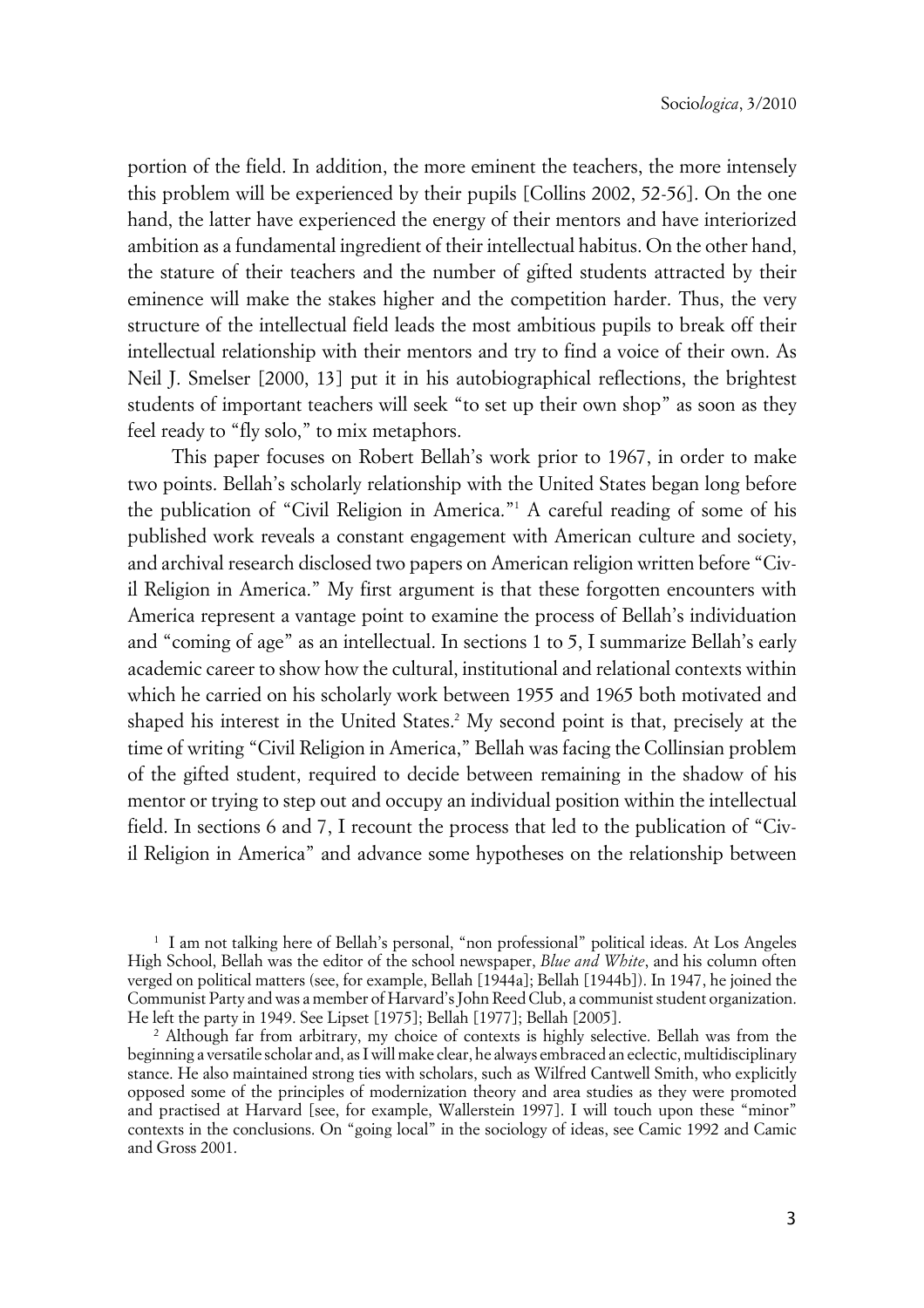Bellah's ideas about America and the development of his scholarly and academic career.

#### **1. Talcott Parsons and the Professionalization of Postwar Sociology**

When Bellah enrolled at Harvard in 1945, American sociology was undergoing a massive shift toward professionalization. Thanks to the rise of confidence in the pratical uses of social research propelled by the participation of social scientists in the war effort, a huge flow of public and private money entered all major departments of sociology. A new structure of funding adopted by federal agencies and philantropic foundations, which privileged interdisciplinary collaborations focused on particular projects, dramatically changed the character of scholarly life: "Dependence on the approval of one's professional peers, which had to be affirmed explicitly and frequently, became the new condition of scholarly competition" [Turner and Turner 1990, 95-97; Crowther-Heyck 2006; Buxton 1985]. In the decade 1945-1955, the number of PhD's in sociology and that of the members of the American Sociological Association rocketed. Soon after Bellah got his first job as a lecturer, the National Defense Education Act of 1958 further expanded funding of the social sciences.

On the intellectual side of these structural changes stood a reform movement intended to create a clear-cut scientific and autonomous social science.<sup>3</sup> The movement adopted a naturalistic attitude which succeeded in bringing together different, and often conflicting, intellectual traditions [Steinmetz 2007]. The spread of methodological positivism – which defined the goal of science as the discovery of covering laws through the collection and treatment of empirical data, – led to increases in quantitative techniques and mathematical modeling, and the establishment of huge research venues such as the Bureau of Applied Social Research at Columbia University [Wallerstein 1996, 46; Steinmetz 2005; Wallerstein 2007; Haney 2008]. This methodological normalization was combined with an attempt to develop a specific disciplinary language intended to differentiate sociology from amateur thinking on social problems and to legitimate its findings, not only as "truly scientific" but also as reliable policy-making tools [Abbott and Sparrow 2007; see Wagner and Wittrock 1991, 346].

<sup>&</sup>lt;sup>3</sup> In fact, the movement was much wider and aimed at strengthening the legitimation of the "behavioral sciences" *tout court*. The term was introduced in the late 1940s, "to avoid the confusion of social science and socialism" [Crowther-Heyck 2006, 438-439]. See Harvard University [1954] and Miller [1955] for two contemporary assessments of the term and its consequences.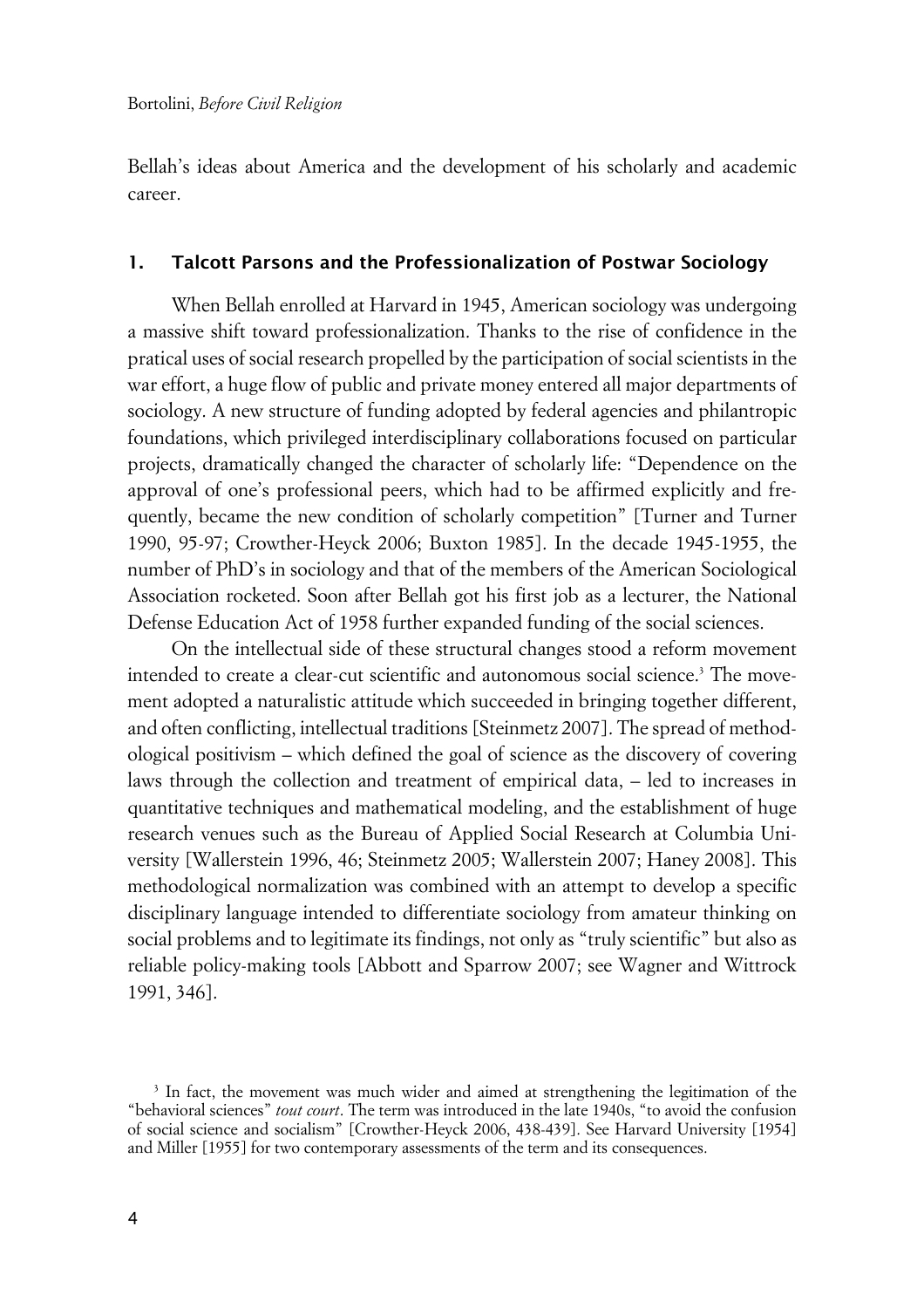The vanguard of this intellectual-scientific movement was located at the universities of Harvard and Columbia. While they never fully hegemonized postwar sociology, Talcott Parsons' and Robert K. Merton's variant formulations of *structural-functionalism* represented one of the most significant efforts to redesign the boundaries and constitutive norms of the discipline. Structural-functionalism was characterized by a penchant for European theorists, an analytical conception of sociological theory, and the search for functional explanations of societal phenomena in terms of normative structures and systems.<sup>4</sup> The main credo of the structural-functionalist movement was articulated by two of its key members, Seymour Martin Lipset and Neil Smelser, when they wrote that "without a guiding body of theory and methods to enable men to relate their findings to society or its various problems, no real accumulation of valid action-relevant findings is possible" [Lipset and Smelser 1961, 6; see also Parsons 1945a; Coser 1976].

Within this context, Talcott Parsons' organizational and charismatic leadership is hard to overestimate. His project of creating a unified analytical framework under the rubric of the "general theory of action" promised to further the professionalization process by accomplishing two goals: facilitating the division of labor, as well as meaningful interchanges, between the behavioral sciences, and providing the tools needed to study and compare all kinds of social phenomena [Parsons 1937, 753-775; see also Parsons and Barber 1948]. Parsons' cybernetic theory was part and parcel of the project. The concept of the "social system" performed a mediating function, positing the absence of any ultimate element of "the social" in favor of an understanding of reality as a multi-layered field in which objects could be observed either as wholes or as complexes of parts and processes. The "pattern variables" were introduced as a set of five distinctions aimed at dismantling the rigidities of the all-encompassing dichotomies used by those European theorists on which Parsons' based his work – i.e., Ferdinand Tönnies' *Gemeinschaft* vs. *Gesellschaft*, Émile Durkheim's mechanical vs. organic solidarity, or Max Weber's traditional vs. rationalized societies [see Parsons 1951a; Parsons and Shils 1951]. These trends were strengthened

<sup>4</sup> It should be stressed that many of these points remained at the state of *desiderata.* For example, the integration between theory and empirical research, as they were practised at Harvard and Columbia, was more imaginary than real [see Haney 2008, 46 ff.]. While Parsons and Merton retrospectively rejected the "structural-functionalism" label, it is quite clear that, at the time, it was widely used within their circles [see Parsons 1970; Parsons 1975; Bellah 1952, 145, n. 1; Levy 1952]. In addition, its success in the common understanding of their work in the 1950s-1960s seems appropriate to maintain it, at least for the sake of brevity. In his book on theory groups in American sociology, Nicholas Mullins [1973] proposed to call the Parsons-Merton movement "standard American sociology," but current scholarship warns against too consensual a view of postwar sociology [Calhoun and VanAntwerpen 2007].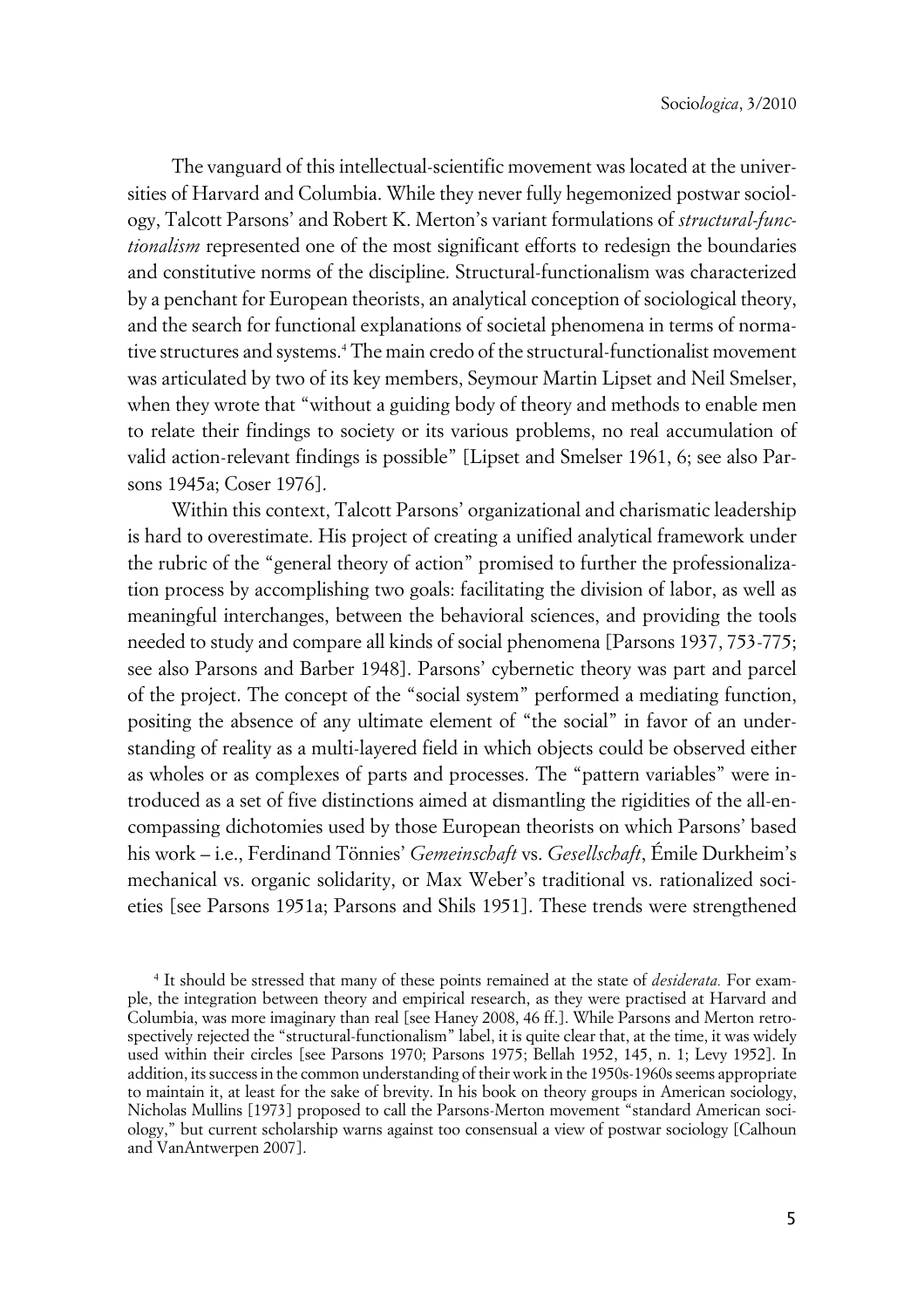by Parsons' shift to radical functionalism and the creation of the so-called "AGIL" or four-function paradigm in the early 1950s. The AGIL scheme was based on the premise that all systems should fulfill four basic functions – adaptation, goal attainment, integration, and latent pattern maintenance – in order to endure within complex environments. The model was said to be suited to any kind of psychological, social or cultural system, and was viewed as a theoretical mechanism working across disciplinary fields and boundaries [Parsons *et al.* 1953; Parsons and Smelser 1956]. The four-function paradigm allowed Parsons to introduce a last major theoretical step, an evolution theory of social change, according to which functionally specialized structures progressively emerged from a primitive state of functional diffuseness [Parsons  $1964$ ].<sup>5</sup>

#### **2. Robert Bellah at the Department of Social Relations at Harvard**

Talcott Parsons was not only one the most active and visible advocates of the intellectual reform of the social sciences. He also gave it a strong institutional base. Harvard's Department of Social Relations was founded in the summer of 1946 by Parsons together with a cultural anthropologist, Clyde Kluckhohn, a social psychologist, Gordon Allport, and the director of the Harvard Psychological Clinic, Henry A. Murray. Inspired by the intense interdisciplinary collaborations of wartime and dissatisfied with both the way their fields were organized at Harvard and their own academic prospects, the four founders advertised their disciplines as the "basic" theoretical foundations of the remaining (but decidedly more firmly established) social sciences – economics, history, and political science [Gilman 2003; Gerhardt 2002, 129-183]. The Department also had its own Laboratory of Social Relations, directed by Samuel Stouffer, the technical director of the Army-funded wartime research project published in 1949 as *The American Soldier* [Haney 2008, 46-59]. In fact, the internal consensus Parsons had sought was never reached [Nichols 1998; Johnston 1998], and some of the most renowned members of the faculty – such as David Riesman, George Homans, Jerome Bruner and Erik Erikson – were never part of the wider project. On the side of professional training, however, by the mid-1950s the Department had granted PhD's to scholars of the stature of Arthur Vidich, Harold Garfinkel, Renée C. Fox and Clifford Geertz.

For those who belonged to his inner circle, Parsons' example and stamina were a constant source of inspiration and excitement [see Fox 2010; Tiryakian 2007; Smelser

<sup>5</sup> A full assessment of these ideas would have to wait the late 1960s [Parsons 1966a; Parsons 1971]. On Parsons' evolutionism, see Eisenstadt [2004] and Bortolini [2009a].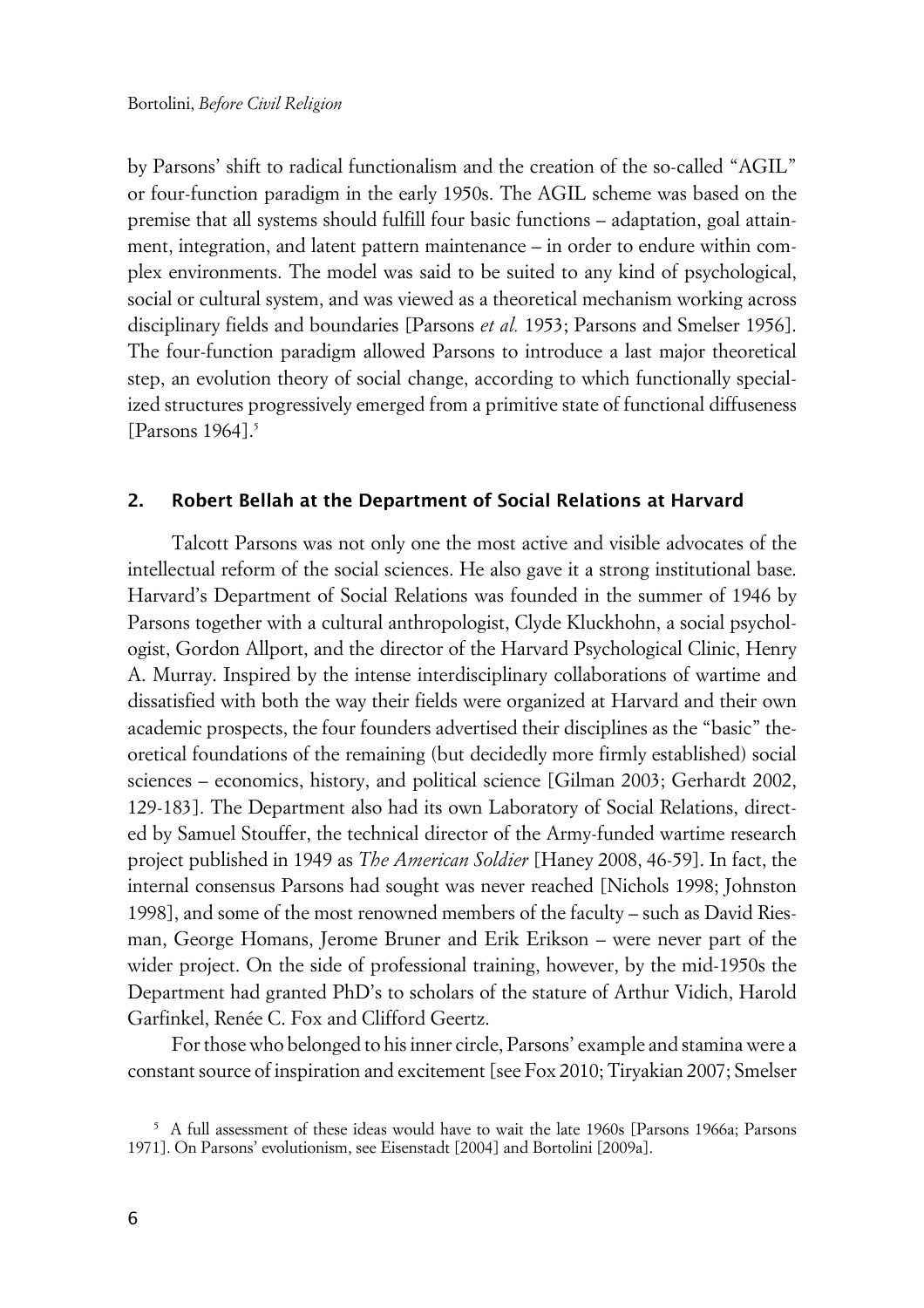2000; Geertz 1995; Johnson and Johnson 1986; for a different view, see Vidich 2000].<sup>6</sup> As a student at the Department of Social Relations, Bellah was immersed in this climate and identified strongly with structural-functionalism. He "discovered" Parsons as an undergraduate thanks to his honors-thesis advisor, David Aberle.<sup>7</sup> Upon graduating in social anthropology, in the fall of 1950 he entered a joint PhD program in sociology and Far Eastern languages, with Parsons and John Pelzel, an anthropologist, as his advisors. The subject of his doctoral dissertation, an extension of Weber's Protestant ethic thesis to Japan, was highly consistent with his mentor's theoretical and empirical interests. Moreover, as a member of the stricter Parsonian circle, Bellah could take advantage of early formulations of the AGIL scheme, and used them as the main analytical tool to interpret the relationship between Japanese cultural and social structures [Bellah 1957; Bellah 1964a; Bellah 2007].

If speaking of a clearly defined division of labor would be unwarranted,<sup>8</sup> it is true that, after completing his PhD dissertation, Bellah had already become *the* theorist of religion of the Parsonian group.<sup>9</sup> In a paper entitled "The Systematic Study of Religion," written in 1955, he used a sophisticated version of the four-function paradigm to present a detailed analysis of three structural levels (symbols, actions, and institutions) and three processual phenomena (socialization, differentiation, and "pathology") related to religion [Bellah 1970a, 260 ff.; see also Bellah 1958a]. Although Parsons had devoted some papers to both the sociology of religion and American religion [see Parsons 1944; Parsons 1945b; Parsons 1951b],<sup>10</sup> Bellah's manuscript was the first attempt at framing the study of religion according to the then unfolding Parsonian paradigm. As "The Systematic Study of Religion" began to circulate

6 A similar climate was to be found at Columbia: see Coleman [1990].

7 Aberle, a social anthropologist specializing in the Navajo, was himself a former student of Parsons. Together with Marion J. Levy, Francis X. Sutton, Albert K. Cohen and A. K. Davis, Aberle was the author of a well-known paper entitled "The Functional Prerequisites of Society" [Aberle *et al.* 1950]. Bellah's very first publication, *Apache Kinship Systems*, was a version of his prize-winning honor thesis, and used concepts taken from Parsons' manuscript of *The Social System*. See Bellah [1952, 145, n. 1].

8 For different visions on concepts such as "group," "cluster," "movement," or "school", see Collins [1998]; Mullins [1973]; Clark [1973]; Frickel and Gross [2005]. Edward Tiryakian's thesis on the compactness of the "Parsonian school" seems a little too bold [see Tiryakian 1986].

9 Geertz was also working on religion, but he was an anthropologist and went to Indonesia in 1954. After his return, he taught at Harvard as a lecturer and then went to Chicago University [Geertz 1995]. It should be noted that, when Bellah got his first job as a lecturer at Harvard in 1957, his graduate school companions had already left Harvard. Bellah and Parsons also co-taught a course on the sociology of religion for several years.

<sup>10</sup> Parsons also wrote several papers on the United States, and for nearly thirty years taught a general course on American society. He also wrote several versions of a long book on America, all of which remained unpublished at the time of his death. One of the most recent versions was published in 2007: see Parsons 2007 and Sciortino 2007.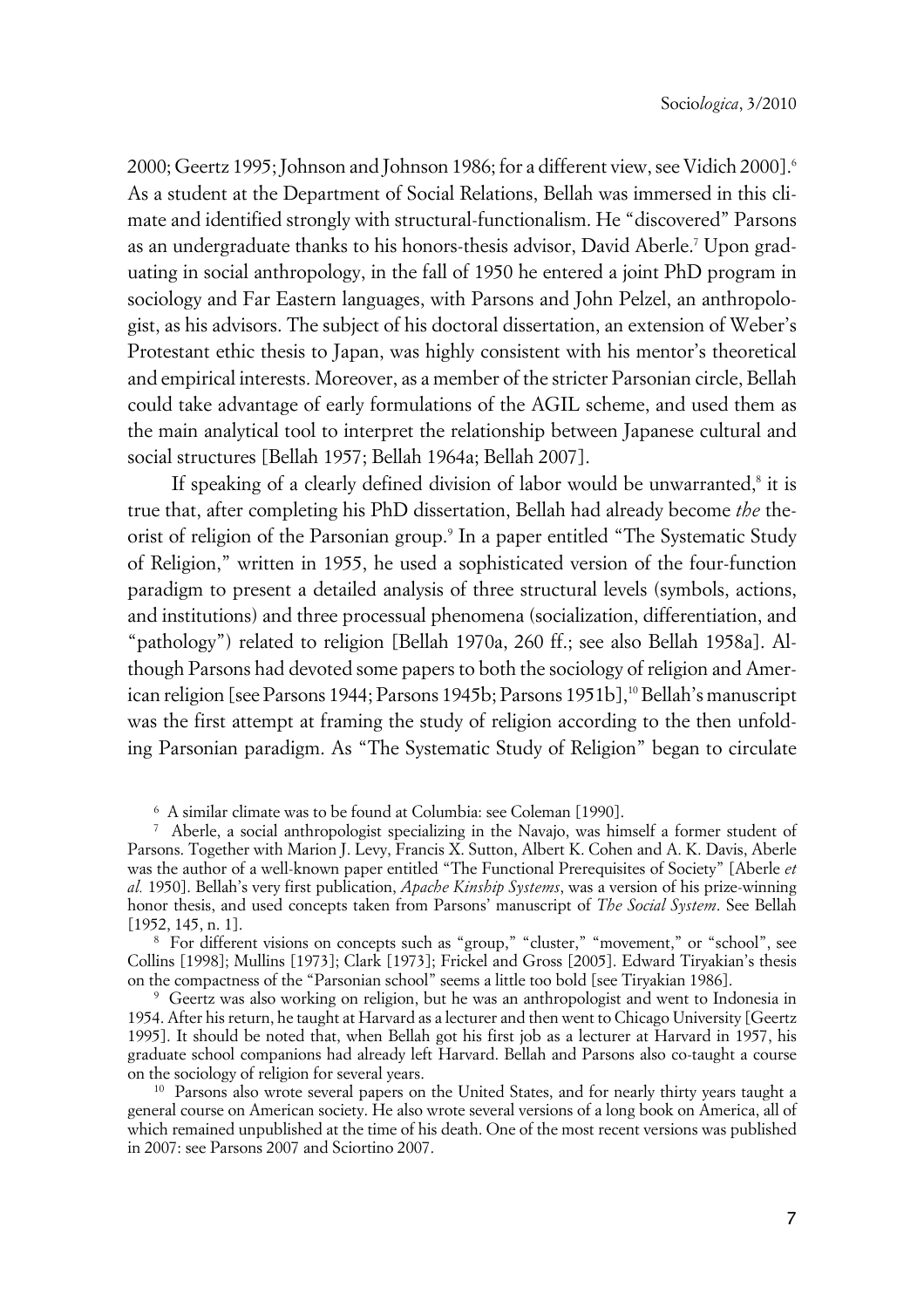among the structural-functionalists,<sup>11</sup> it became the immediate cause behind Bellah's first documented professional encounter with America.

#### **3. A Parsonian Clue to the Religious History of the American People**

Between 1955 and 1956, Robert Bellah wrote several versions of a paper entitled "Religion in America" at the request of Charles Y. Glock, who had been impressed by his theoretical work and was unsuccessfully trying to bring him to Columbia.<sup>12</sup> Following in Parsons' footsteps, Bellah criticized his fellow sociologists of religion for their lack of theoretical sophistication. As a first step, he defined religion as a subsystem devoted to fulfilling tension-management and pattern-maintenance functions; he then analyzed religious organizations using the AGIL scheme, differentiating between service (adaptation), worship (goal attainment), fellowship (integration) and piety (pattern maintenance) [Bellah 1955-1956, 3-4]. Armed with these theoretical weapons, Bellah read the major changes in the history of church life in the United States as an alternation between instrumental (A/G) challenges and integrative (I/L) ones. His interpretation was profoundly influenced by his framework: since religion analytically had to do with meaning, tension management and pattern maintenance, expressive moments lasted longer and produced deeper changes than instrumental ones [*ibidem*, 36].

The continuous shift between the institutionalization of religious values in social structures and their internalization within the personalities of individuals was the *leitmotiv* of the paper. According to Bellah, soon after the foundation of the first Puritan colonies, the church found itself "fighting for its survival and for [its] values in the secular society which it found essential to its life" [*ibidem*, 9]. In fact, the particular settlement between the church and society on which the Republic was founded was a product of the first wave of pietistic revivalism [*ibidem*, 12]. In the early Nineteenth century, a new wave of revivalism was instrumental in helping new

<sup>11</sup> In a review of the state of the sociology of religion in America in the 1950s, Charles Y. Glock [1959] was to praise Bellah as the most promising theorist in the sociology of religion, citing this unpublished paper. In a letter dated November 14, 1955, Bellah asked Parsons to send a copy of the paper to Jeremiah Kaplan, Geertz, and Levy, of the Free Press, who had expressed interest in it [Harvard Archives, HUF (FP) 15.2, box 5].

<sup>12</sup> The existing version of "Religion in America" is 45 pages long and undated. It was never published and was only recently recovered from Bellah's own archive after I showed him his old correspondence with Parsons in Berkeley in July 2007. It was first cited in a letter to Parsons dated May 21, 1956. Bellah, who at the time had no job and was a fellow at the Institute of Islamic Studies at McGill University, told Parsons he had not accepted Glock's proposal to join the Columbia faculty in a letter dated June 7, 1956 [both letters are now stored at Harvard Archives, HUF (FP) 15.2, box 5].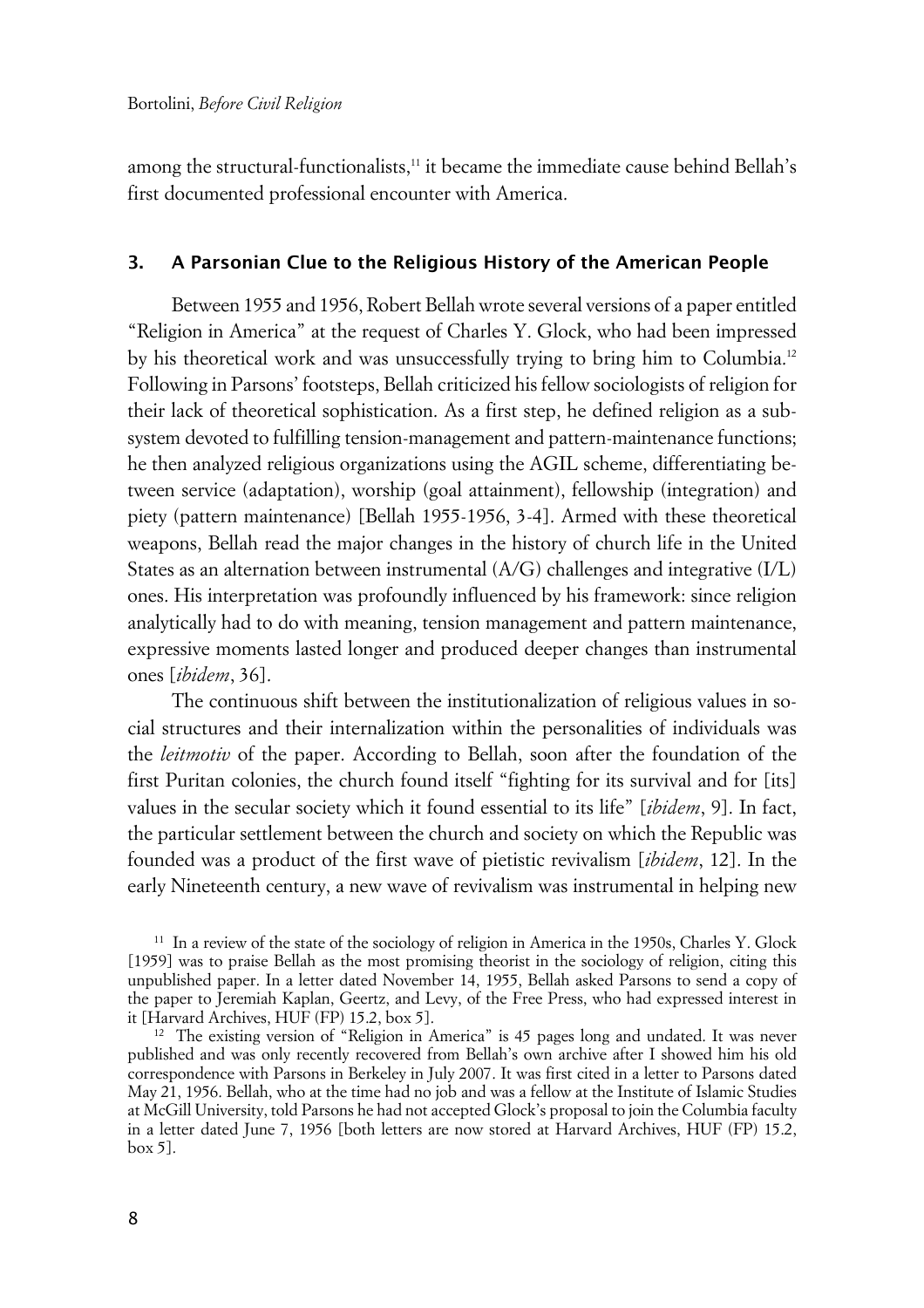and old forms of Protestantism to evangelize the West. Here, again, Bellah found a symbiotic relationship between the values of the church and those of secular society: "The revivalist churches [were] seen as assimilating mechanisms engaged in bringing people into the sphere of the values of the Protestant ethic, which [was] at the same time the dominant value system of the culture" [*ibidem*, 15]. Accordingly, the original theocratic project of ascetic Protestantism was abandoned in favor of the establishment of a "Christian society."

In the early Twentieth century, the churches had to face new problems: crime and delinquency on one hand, and the labor question on the other. This gave rise to the Social Gospel movement and to the "crusades" against alcohol and the "war to end war." The period was marked by little attention to theological concerns and a generally optimistic outlook on man and his potential, as the churches started to look more and more like voluntary associations and fulfilled many recreational and social functions [*ibidem*, 19-21]. At the same time, urbanization and industrialization had brought about new stresses which the churches were ill-equipped to face, among which were the tensions caused by the quest for individual success. The answer, not surprisingly, was a new wave of revivalism, which this time included the Roman Catholic church. Apart from Billy Graham and other successful evangelists, the early years of the Twentieth century saw the rise of "holiness pentecostal churches" and a number of sects and preachers, such as Christian Science and Norman Vincent Peale, "which promised to obtain empirical ends by means of the use of divine power" [*ibidem*, 24-25].

This last change marked the end of hegemony of liberal Protestantism, unable to face the competition of tension-management doctrines and the American dream. The 1929 crisis was in fact the first depression which was not accompanied by a strong religious revival. At the same time, neo-orthodox thinkers Richard Niebuhr, Karl Barth, and Paul Tillich brought about "a marked realignment of religious thinking" and an intellectual renaissance of Protestantism. Bellah's essay depicted the early 1950s as a contradictory age: a strong sense of tragedy went hand in hand with massive church attendance, while the resurgence of religious symbols in public life – such as the introduction of the phrase "under God" in the Pledge of Allegiance [*ibidem*, 29] – accompanied new forms of adaptation of religion to the American way of life. The emerging forms of Protestantism turned away from social reform and focused on individual piety and managing the stresses caused by the Cold War and the quest for success, often by way of over-optimistic preaching [*ibidem*, 31- 33].

On the whole, Bellah's analytical interpretation of the development of religious life in the United States was consistent with Parsons' refusal of simplistic seculariza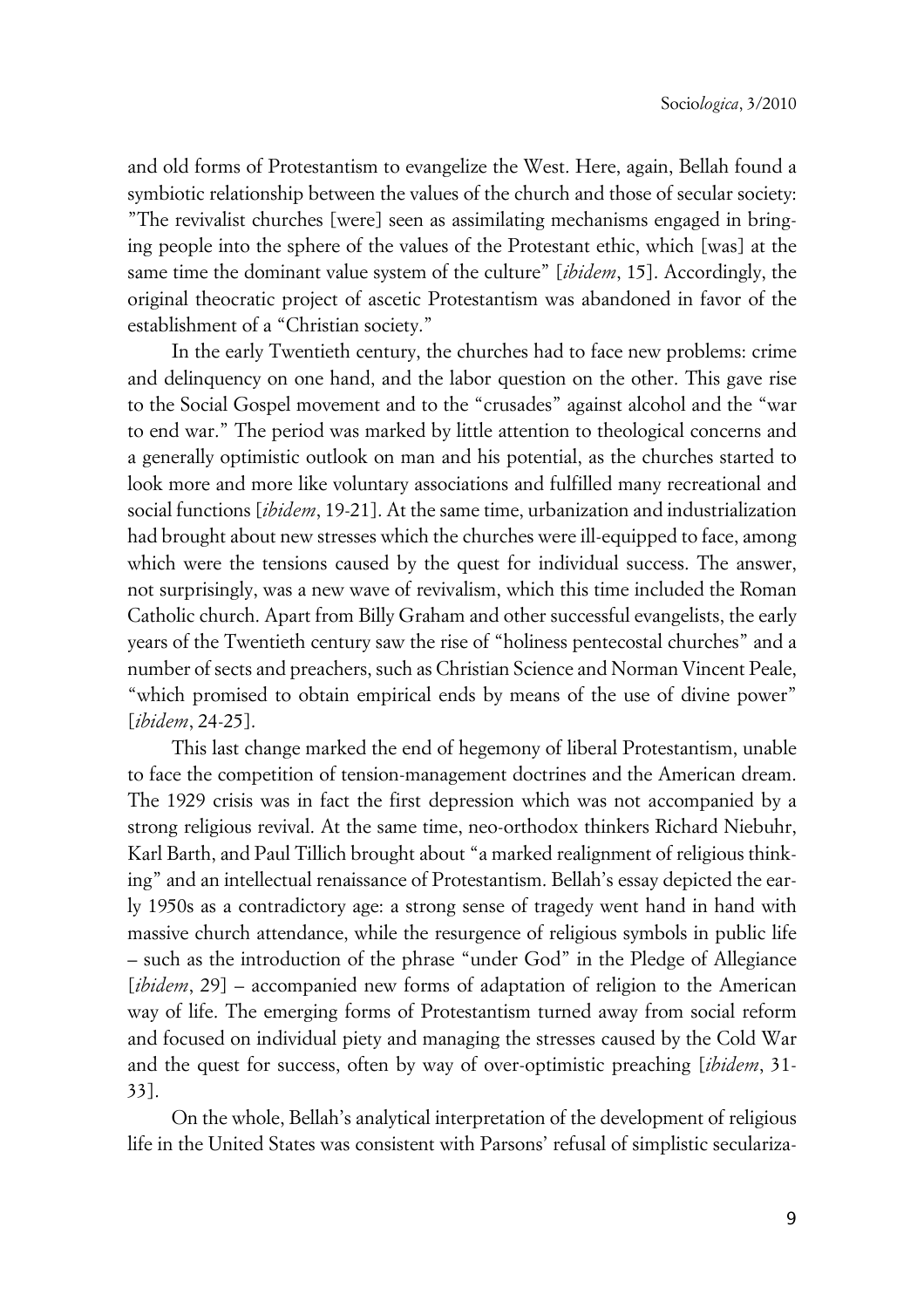tion theories, which depended, on its part, on the functionalist underpinnings of his general analytical scheme [see Lidz 1982; Tiryakian 1982; Lidz 2010a]. Bellah's main thesis was that in America the churches and "society" had always been reciprocally necessary: while secular society provided the dynamism necessary for the achievement of religious goals, the churches supplied meaning, inspiration, and integration in the face of continuous social change [Bellah 1955-1956, 16]. From time to time, this had called for a revitalization of individual piety and a process of osmosis between the churches and society. In the Twentieth century, industrialization and urbanization had been accompanied by a new rise of religious sentiment and the emergence of new churches:

The church, which as an institution specialized in such [integrative and patternmaintenance] function[s] from the start, was called on to play an *increasingly important role* in this respect through the rise of a complex industrial society. Further, its integrative function in highly mobile urban residential areas became increasingly valuable.

This also meant that "the new piety [typical of the 1950s, should] not be interpreted as a mere fad, but [might] be indicative of crucial long-term equilibrating functions which religion can play in modern society" [*ibidem*, 39]. As we shall see, the Weberian theme of how modern society strived to create and maintain significant identities in the face of continuous social change was to be of constant concern for Bellah.

Whereas the essay was preceded by a warning in which Bellah declared his lack of expertise,<sup>13</sup> his long review of the relevant literature showed his mastery of all major works on American religion, with a preference for Perry Miller's history of Puritan New England and fellow structural-functionalist Robin Williams' *American Society*, defined as "perhaps the best sociological treatment of the overall problem" of religion in America, and Benton Johnson's dissertation on Holiness and non-Holiness groups [*ibidem*, 41-42; see Williams 1951]. Bellah continued working on the manuscript for a long time: in a letter he wrote in 1960 while in Japan as a Fulbright fellow, he cited a shorter version of the paper and regretted not having being able to add a section on the importance of Parsons' pattern variables for the analysis of American religion, although it was clear that the United States were less than a marginal focus of Bellah's research. As he wrote to Glock, "it has been, as you can imagine, horribly difficult to write about America when all I really want to do is steep myself in Japan."14 However,

<sup>&</sup>lt;sup>13</sup> "This paper is based on a month and a half ofgeneral reading on the subject of American religion. Its purpose is to make a brief analytical survey of the subject and to review the literature" [Bellah 1955-1956, 1].

<sup>14</sup> Robert N. Bellah to Charles Y. Glock, October 1, 1960 [BPF].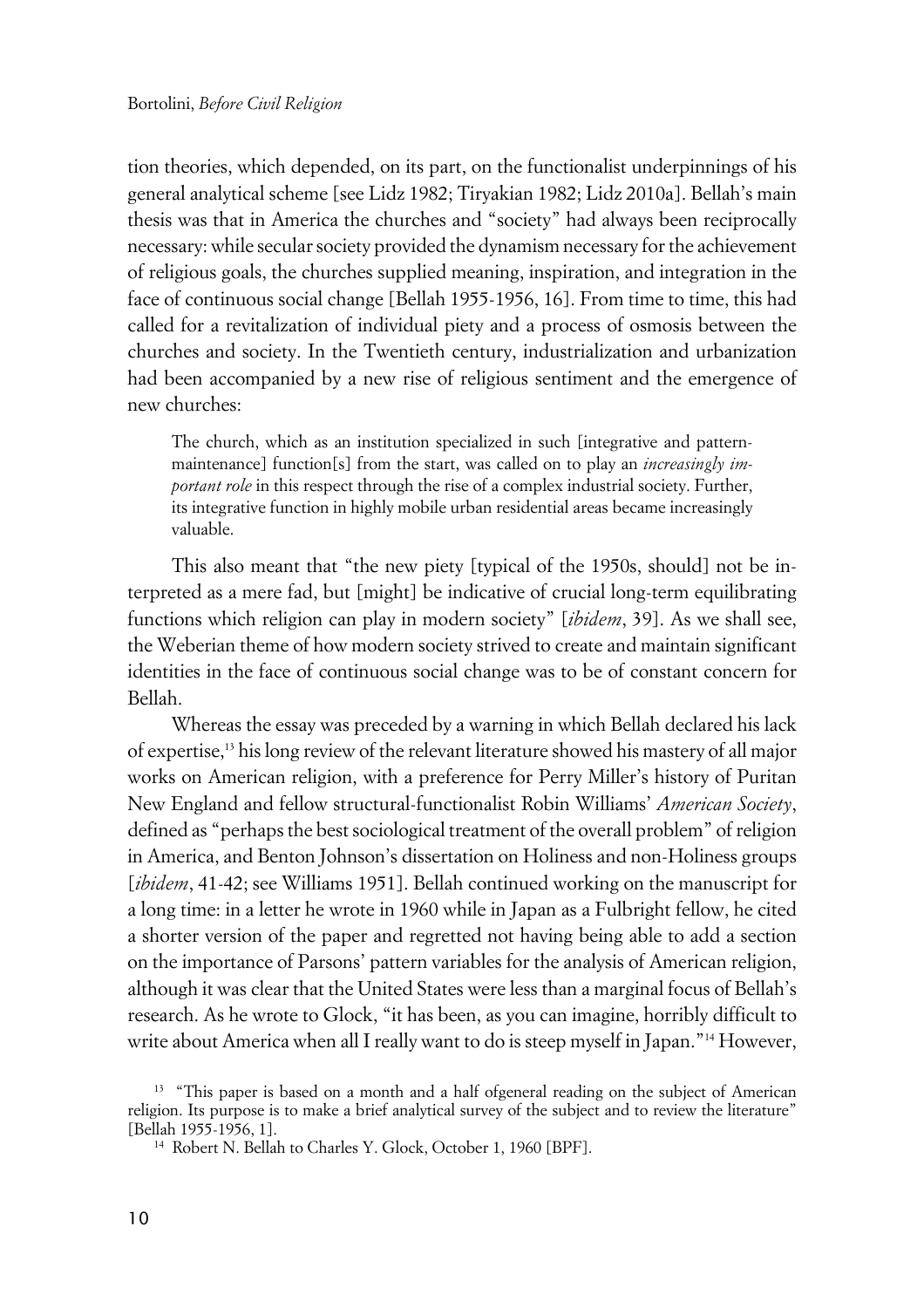even in his work on the Far East America had always been part of the picture. Let us see why.

#### **4. Modernization Theory and America**

Up to this point, I have focused on the wider intellectual *milieu* of Bellah's encounter with the social sciences. As a student at the Department of Social Relations at Harvard, Bellah entered the sociological profession by way of Parsonian structuralfunctionalism. His unpublished essay on American religion, a work that was commissioned to him as the "appointed" expert on religion of the Parsonian group,<sup>15</sup> did reveal the intensive use of concepts derived from his mentor's work and a creative implementation of Parsons' "AGIL logic." As most of the reviews of Bellah's first book, *Tokugawa Religion*, show, the imprint of structural functionalism was also evident in his work on Japan [Passin 1957; Liu 1957; Nash 1958]. Here, however, the general theoretical scheme was supplemented by a specific middle-range framework: as Bellah [1970a, xvi-xvii] retrospectively acknowledged, his early studies were all framed in terms of *modernization theory*, the then hegemonic paradigm for the explanation of societal change. Given the key role played by Talcott Parsons in the development of modernization theory and its currency within Bellah's relational circles, this comes as no surprise. As I will show in a moment, the rhetorical power of this discourse depended partly on the identification of America at the apex of the modernization process. While Bellah tried to differentiate his work from reductionist versions of modernization theory, his understanding of the United States was entirely consistent with that upheld by Parsons and other modernization theorists.

Generally speaking, modernization theory may be described as a set of interrelated assumptions about economic, political, social and cultural change explicitly designed as an alternative to Marxist (and thus Sovietic) understandings of the rise of industrial society.16 As Michael Latham [2000] and Nils Gilman [2003] have shown in detail, Parsons' conceptual elaborations and his systematizations of some widelyheld notions about modern and developing societies constituted the backbone of the work of many anthropologists, sociologists, economic historians and political scientists. One could even say that in modernization theory Talcott Parsons' dream of a unified social science built on a small set of shared structural-functionalist principles

<sup>15</sup> The anecdote about the 1965 *Daedalus* conference (see *infra*, section 6) clearly expresses Parsons' idea of the relationship between general theory and particular topics.

<sup>16</sup> One of the most important books of the age, Walt W. Rostow's *The Stages of Economic Growth*, was explicitly characterized by its author as *A Non-Communist Manifesto* [Rostow 1960].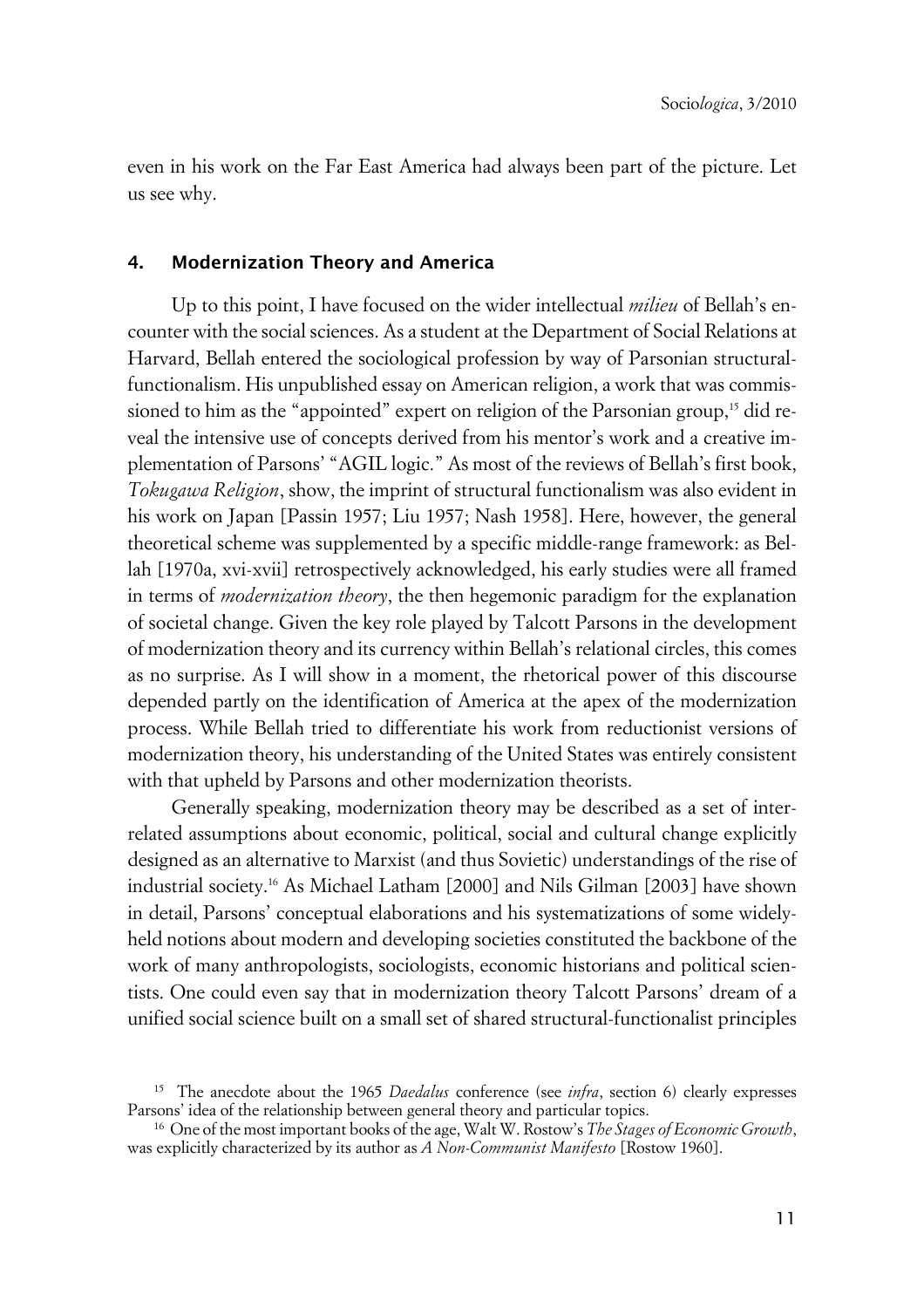was – albeit for a limited period and among a limited number of working social scientists – fulfilled.

Among the main tenets of modernization theory were a sharp distinction between "modern" and "traditional" societies; a systemic conception of societies as quasi-coherent wholes in which structural and cultural change occurred in a highly integrated way; the idea that social change followed an almost unilinear path composed of a succession of clearly identifiable "stages"; the selection of technological and economic factors as independent variables; a technocratic understanding of public life, according to which the political and military élites should create the necessary consensus around post-ideological decisions in a sort of top-down, albeit benign and non-coercive, management of public opinion [Latham 2000, 4, 22; Harrison 1991, 29-32; see also Alexander 1987, 73-88; Alexander 1995, 11-19; Joas and Knöbl 2009, 308-309]. Deeply immersed in the general scientistic climate of their times, modernization theorists approached the empirical study of developing countries using an array of new comparative methods.

Integral to this project was a powerful strategy of identification between America and modernity. On one hand, the idea of a single evolution path automatically pointed to "the most modernized societies" as a model and an inspiration for "underdeveloped" societies. In fact, modernization theory aimed at demonstrating "to the 'emerging countries' that development along liberal, capitalist lines could alleviate poverty and raise living standards at least as fast as revolutionary and Marxist alternatives" [Latham 2000, 28; see also Chomsky *et al.* 1997; Engerman 2010]. On the other hand, what counted as "the most modernized society" was an ideal image of the United States as a society of strong interdependencies, where market economy, democratic pluralism, religious secularization, open and free communication, and individualism supported one another by way of a widespread agreement on a basic set of post-ideological values [Gilman 2003, 101-102]. Building on this understanding of the United States as "the most modernized society," American sociologists, economists and political scientists could appoint their fellow citizens, in David Riesman's words, to the global role of "apostles of modernity" [*ibidem*, 63-69].

#### **5. Bellah as a Modernization Theorist**

At Harvard, Bellah's association with Parsons and the Department of Social Relations, the Harvard-Yenching Institute and the Institute for Far Eastern Studies made him an integral member of the networks in which modernization theory was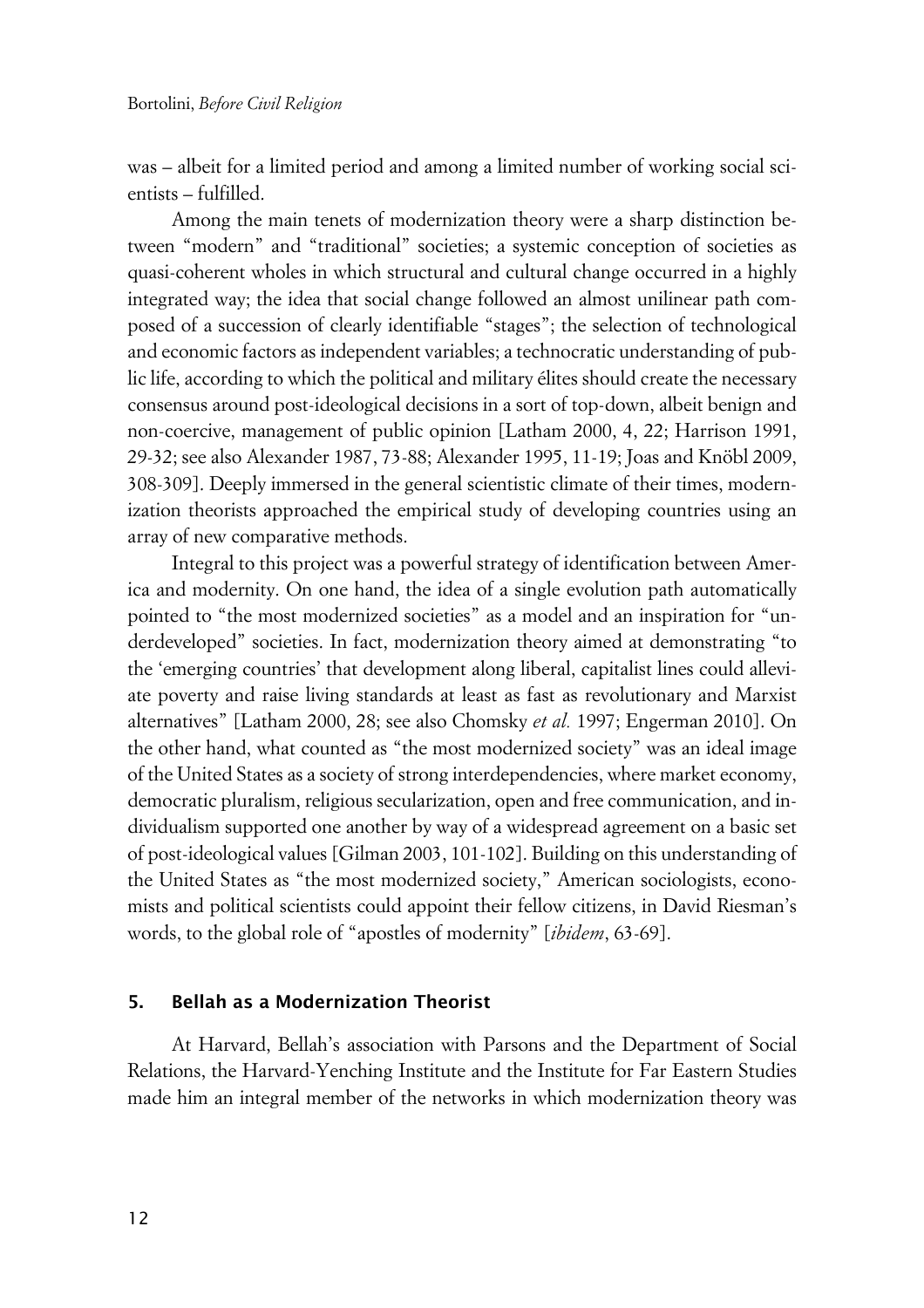a pervasive *doxa*. <sup>17</sup> Key modernization theorists Alex Inkeles and David McClelland were senior members of the Harvard Department, while Parsons' students and associates Marion J. Levy, Jr., Shmuel N. Eisenstadt, Seymour M. Lipset, Francis X. Sutton, Clifford Geertz and Neil J. Smelser all played leading roles in developing the paradigm. Scholarly and organizational exchanges between Harvard and other centers devoted to modernization theory – such as the Committee on the Comparative Study of New Nations led by Edward Shils at Chicago, and the MIT Center for International Studies – were continuous and intense.

In fact, the doxic horizon should be conceived less as a monolithic bloc than as a platform for the continuous emergence of distinctions, which often took the form of alternative simplifications of Parsons' theories on the part of working social scientists [Latham 2000, 37 ff.; Gilman 2003, 116 ff.]. As it has been noted [Joas and Knöbl 2009, 331], Bellah's early publications remained closer to his teacher's intricacies and the classical sociology of Weber and Durkheim than much of his colleagues' work. The introduction to *Tokugawa Religion* might be read as a first attempt to establish Bellah's position within the field of modernization theory.

For a start, Bellah differentiated his object from all other developing countries: Japan was the only non-Western fully industrialized nation. The task, then, was not that of envisaging the pre-conditions of modernization and "take-off" – as his friend Clifford Geertz was doing in his studies on Indonesian society and religion [Geertz 1960; Geertz 1963; see also Geertz 1995; Gilman 2002] – but rather to reconstruct from a historical point of view the emergence of those functional analogs to the Protestant ethic which had contributed to the modernization of Japan in the Nineteenth century [Bellah 1957, 2-3]. From a methodological point of view, this sounded like a plea against reductionist approaches, as most modernization theorists shared with Marxist students of development a preference for materialist explanations:

Both the Restoration and the subsequent modernization of Japan must be seen first in political terms and only secondarily in economic terms. I am insistent on this point because the tendency to regard economic developments as "basic" and political

<sup>17</sup> As a graduate student, Bellah supported himself thanks to a fellowship at the Harvard-Yenching Institute, then directed by the famed Japanologist Serge Elisseeff [Monteith Deptula and Hess 1996; Bellah 1977]. The godfather of Harvard's Far Eastern studies, Edwin O. Reischauer, was himself a proponent of modernization theory and had a intermittent but solid relationship with Parsons [Buxton and Nichols 2000; Harootunian 1993, 206-208]. As one of the founders of the so-called "area studies", he gave a strong organizational impetus to one of the major arenas were modernization theory was practised. See Reischauer and Fairbank [1948]; Jansen [1988]; Packard [2010]. On Parsons and area studies, see [Wallerstein 1997, 205; Gilman 2003, 73 ff]. On the concept of *doxa* (and its correlates field and *illusio*), see Bourdieu [1977].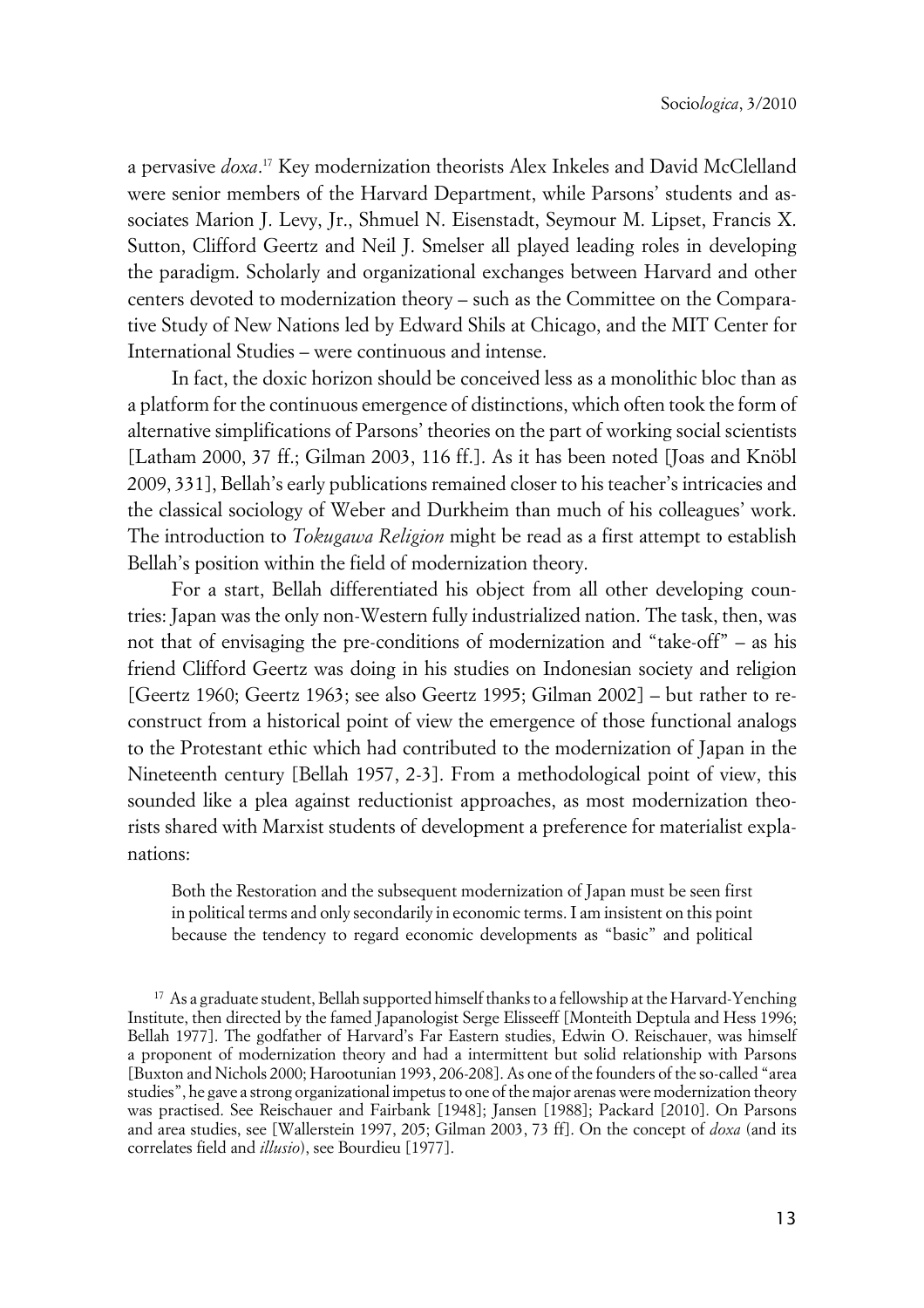developments as "superstructure" is by no means confined to Marxist circles but permeates most current thinking on such matters [*ibidem*, 185].<sup>18</sup>

America entered the picture when Bellah used Parsonian conceptual tools – the pattern variables and a simplified version of the AGIL scheme – to distinguish between different kinds of modern societies according to their main value models. The United States were characterized by the ascendancy of "economic values," that is "those values which above all characterize[d] the process of rationalization of means" at the intersection of performance and universalism. Japan, instead, could be described as a social system where "political values" emphasized the attainment of collective goals and the upholding of particularistic loyalties [*ibidem*, 5].<sup>19</sup> By drawing the distinction between economy-driven and polity-driven industrial societies, Bellah was implicitly criticizing those scholars who absolutized the American model and took for granted an inevitable convergence of all modernizing societies. Japan, as well as some unnamed European countries, had proved that a social system built on the values of particularism and performance could find its own way to modernity, so that a rationalization of the economy would not necessarily destroy traditional structures and impose its hegemony on every societal sphere. At the same time, the United States remained "the type case of a modern industrial society" [Bellah 1957, 4] and maintained a clearly paramount comparative importance.

*Tokugawa Religion* launched Bellah into the pantheon of American Japanologists. More than one reviewer, including the eminent Japanese political scientist, Maruyama Masao, compared the book to Ruth Benedict's *The Chrysanthemum and the Sword* [Maruyama 1958; Harootunian 1963]. In the early 1960s, Bellah was involved in the Conference on Modern Japan, the main organizational vehicle for the institutionalization of modernization theory as the hegemonic discourse in Japanese area studies [Jansen 1988; Harootunian 1993; Koschmann 2003]. This further reinforced his commitment to the paradigm and its basic tenets, as is apparent in the comprehensive assessment of American culture and society he presented in spring 1961 in a lecture devoted to the premises of his own work on modernization in Japan.<sup>20</sup>

Inspired by Parsons' multidimensional sociology, Bellah defined social change as an evolutionary shift from traditionalism to rationalism, understood not as a di-

<sup>&</sup>lt;sup>18</sup> Bellah was forcefully to reiterate and extend this critique in many of his published works of the period: see Bellah [1958b] and Bellah [1968].

<sup>19</sup> In *The Social System,* Parsons had proposed a similar classification of modern societies: see Parsons [1951a, chapter 5]. On the differences between Bellah's and Parsons' assessment of Japan (and China), see Bellah [1964a, 181 ff].

<sup>20</sup> The lecture was delivered during Bellah's first visit to Japan as a Fulbright fellow and was *not* included in his collection of essays, *Beyond Belief* [Bellah 1970a].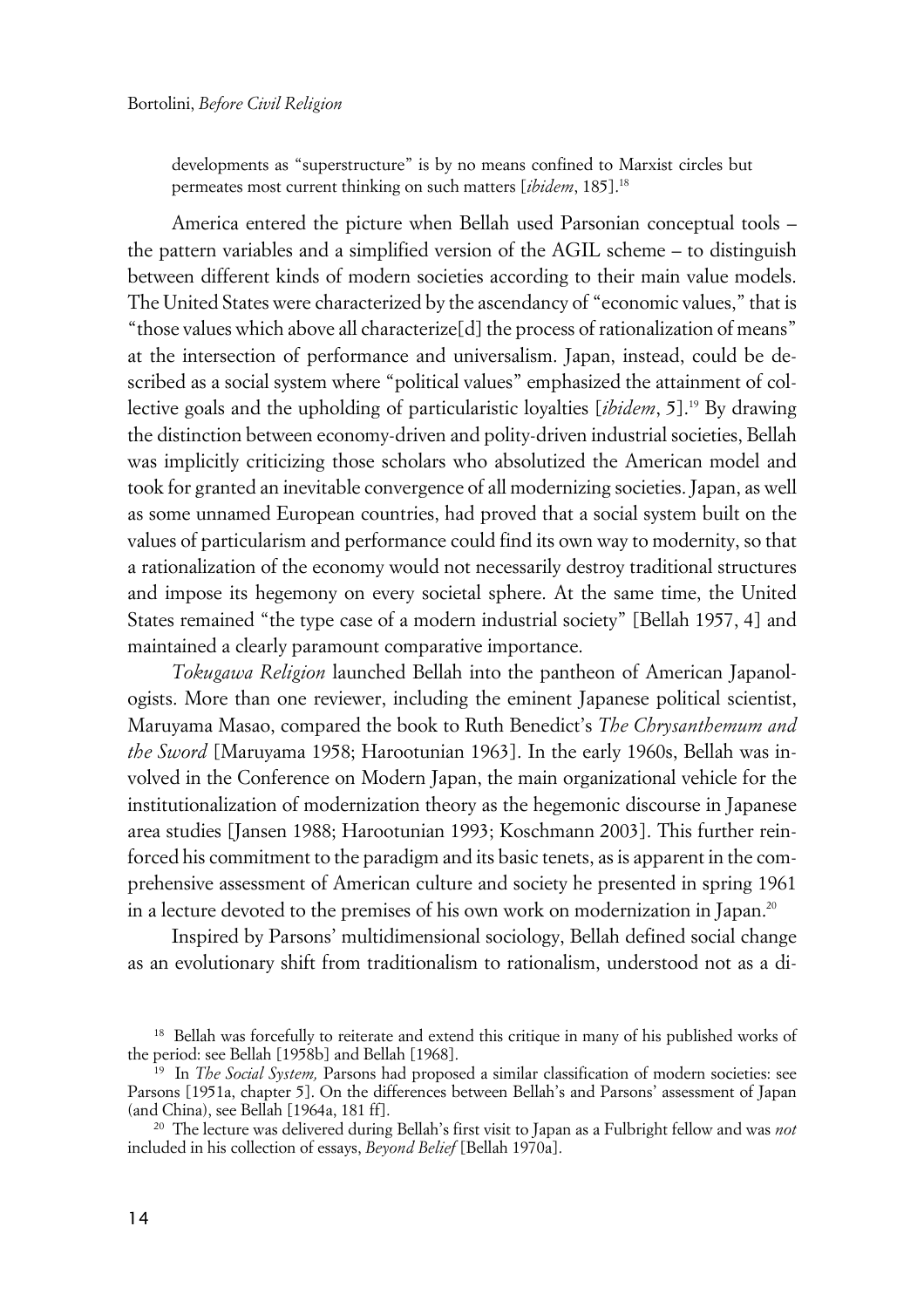chotomy but as the two poles of a continuum on which all historical societies could be located. Modern society was defined as a social system where "the rationalization process [operated] relatively freely and continues constantly with relatively few limits to revolutionize every aspect of human existence." Following Weber, Bellah [1963, 15-16] ascribed the modernization of Europe to a combination of economic and religious factors, with an attempt at implementing the principles of the Protestant Reformation to whole societies as the key independent variable.

America was introduced as "the only large scale example of the almost completely pure working out of the fundamental motives of left-wing Protestantism." Its comparative significance was clear: since the main cause of modernization was the diffusion of the principles of the Reformation, and America was the most radical product of the Reformation, social scientists should study it as "the purest case of modern society" and "the logical conclusion" of the rationalization process. Generalized and translated into secular terms, the Protestant ethic constituted the backbone of American culture and institutions, a virtuous – although not completely problemfree – combination of autonomy and bureaucracy, which Bellah defined, using a key Parsonian concept, as "institutionalized individualism" [*ibidem*, 27; see Bourricaud 1981; Parsons 1974]. Bellah also subscribed to a Tocquevillian version of American exceptionalism when he described the United States as the only social system which had not undergone the transition from tradition to modernity. America had been from the beginning "a Gesellschaft society":

I think in America modernization goes all the way down to the roots, because there is not anything else in America and never was. It is not surface; it is the whole structure, the whole substance of the society itself [Bellah 1963, 21-22].

In fact, the United States were so modern that they seemed to have no relationship with underdeveloped nations. However, since the process of rationalization was one and the same, the study of American past could be a useful resource for modernizing countries [*ibidem*, 22].

Bellah also touched upon the critical political theme of modernization theory: the comparison between America and the Soviet Union. In his interpretation, Communism as the anticipation of an undifferentiated, communal society in the future, was a hopeless project, for it tried to further the process of modernization by suppressing the contradictions intrinsic to any differentiated social system. The Soviet Union had not been able to combine individualism and bureaucracy and had employed "mechanisms of suppression and denial" in order to maintain social stability, a strategy that leaned on "feudal [i.e., non-modern] elements" [*ibidem*, 24-25].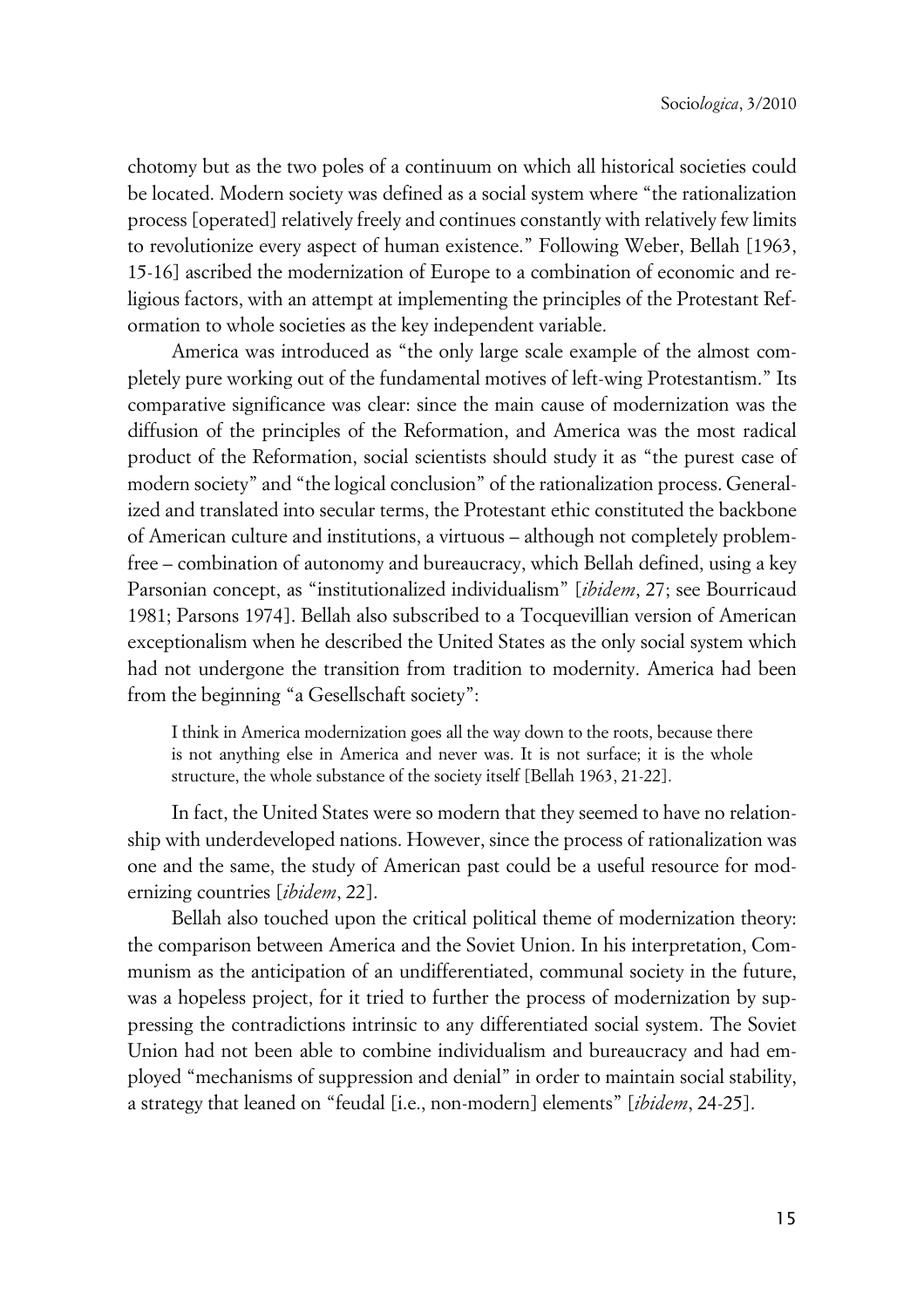In January 1962, Bellah took the opportunity given by delayed publication to add a note and to specify his views on America. Observing that his return home had somehow darkened his outlook, Bellah explained that the value of American experience entirely depended on the upholding of "certain universal principles." His "loyalty" and appreciation were contingent on the adherence, on the part of his country, to those (modern and revolutionary) values. At the same time, however, he drew a confident parallel between America and Pericles' Athens, according to which the United States could be seen as "the educator of the modern world." Although he was quite careful in differentiating his ideas from other varieties of modernization theory, Bellah's depiction of America largely coincided with theirs. While "modernity" was not to be confused with "America," "America" was exactly that kind of rationalized, individualized, and ever-changing society that other modernization theorists were proposing as a benchmark for evaluating the progress of other societies.

#### **6. Enter Civil Religion**

In the early 1960s, Bellah shifted his attention of the work of those Japanese intellectuals who had tried to make sense of the modernization of Japan.<sup>21</sup> His essays on Ienaga Saburo and Watsuji Tetsuro, characterized by a less sociological and a more humanistic attitude, and his widely read paper on religious evolution [Bellah 1964b] had little to say about America. Only in his "Epilogue" to the edited book on *Religion and Progress in Modern Asia* did he touch upon the relationship between American political life and religion: writing of moments of political transition, Bellah [1965a, 173] suggested that "solemn religious symbolism – for example, the inauguration of an American president – by reference to what does not change helps to make change tolerable." America remained a minor object of interest, which entered the picture only when the logic of comparative research called for a model of full modernization where the problem of the relationship between continuity and rationalization had been solved quite successfully.

Things, however, were about to change. On October 15-16, 1965, Bellah participated in a conference on "Religion in American Culture" at the American Academy of Arts and Sciences.<sup>22</sup> He was drawn in by Talcott Parsons, who was to be the Academy chairman for the 1967-1971 term. According to his recollections, Bellah's reaction was negative at first:

<sup>21</sup> These essays have been now collected in Bellah [2003].

<sup>&</sup>lt;sup>22</sup> I obtained copies of the proceedings of the two conferences from Todd T. Ito of the University of Chicago Law School, whom I would like to thank.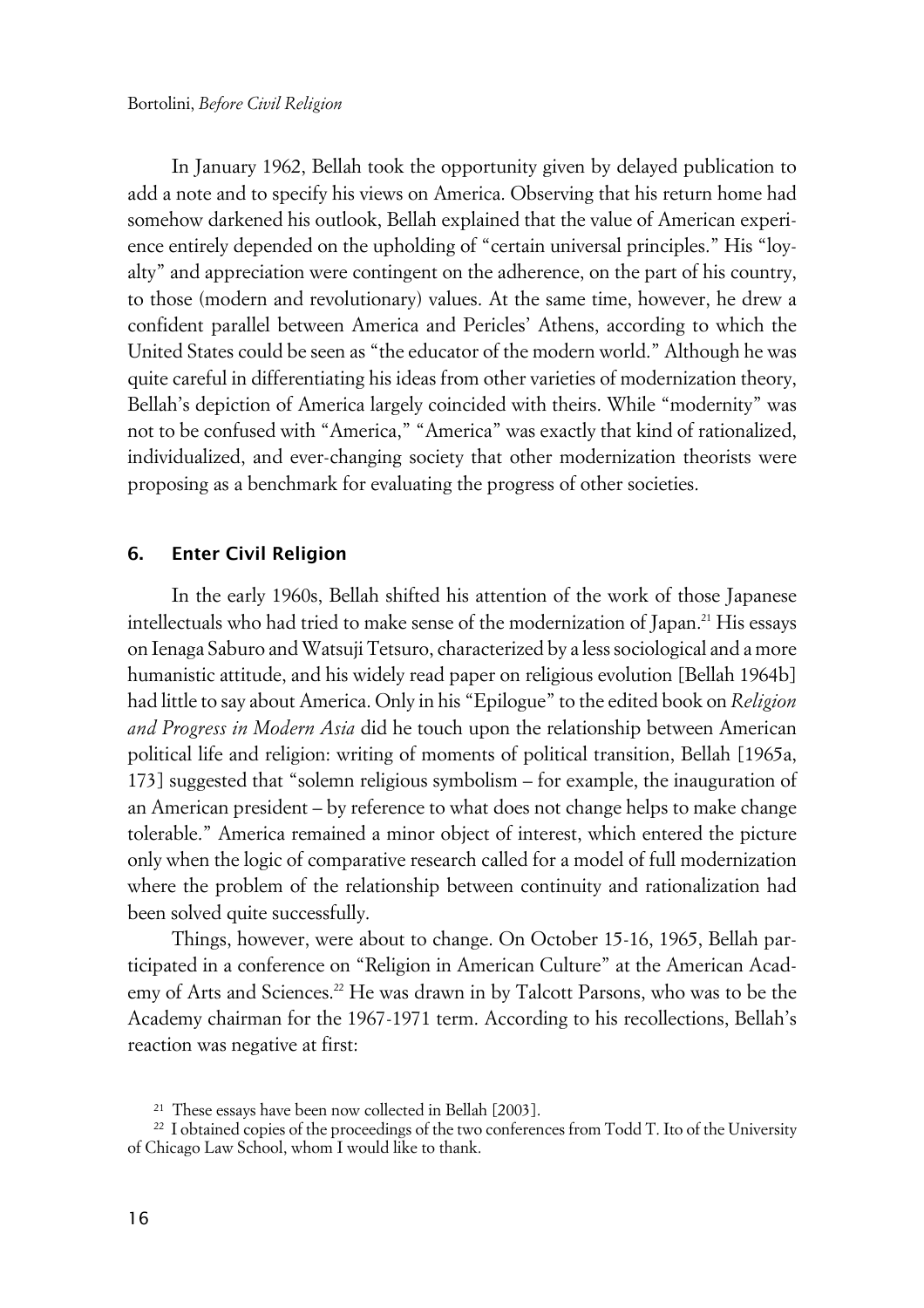Parsons had urged me to write a paper for a *Daedalus* conference on religion in America preparatory to a subsequent issue of the magazine. I had not wanted to participate because I did not feel I knew enough about America. I was, after all, a Japan specialist; but Talcott assured me that a sociologist can write on anything [Bellah 2006a, 137].

As we have seen, this was the main idea beyond the Parsonian view of scientific work: the existence of sound analytical frameworks allowed the sociologist to organize and understand available empirical and historical data about any social phenomenon. After all, this was what Bellah had done exactly ten years before with his first paper on American religion. In writing his new paper, entitled "Heritage and Choice in American Religion," he did not recover any of his unpublished materials on America. As I will show in a moment, some of the themes of the first and third sections, "Historical Identity" and "Problems," were quite consistent with what we have already seen. The most original part of the essay was section two, "The Civil Religion," which in many respects overturned Bellah's previous (and sparse) observations on the relationship between political and religious life in America.

The first section, devoted to the "private" heritage of American religion, centered on one of Bellah's trademark themes: the relationship between identity and meaning, on the one hand, and modernization and change, on the other. As he had done in almost all his papers written in the early 1960s, Bellah framed this Weberian issue by drawing a distinction between modern society, characterized by "institutionalized" change, and the deeper cultural themes which constituted the basis and foundation of religious life. According to Bellah's Durkheimian analysis, the churches provided Americans with stability in meaning and orientation, allowed them to express their sentiments and common identity, and somehow acted as a vehicle of "mechanical solidarity" [Bellah 1965b, 5-6]. Religious groups and organizations acted as the custodians of those "fundamental truth[s] about reality" which helped Americans to make sense of their everyday lives. In this sense, Bellah wrote, "certain events of the ancient past still have the most immediate significance for religious people" [*ibidem*, 1]. At the same time, the pace of social change had serious consequences for the preservation of religious traditions, a dilemma which had a particular influence on mainline Protestant churches. Since American culture and society were the stepchildren of the process of detraditionalization and rationalization inaugurated by the Reformation, the churches faced the problem of adapting to the rapidly changing society they had themselves created. At the same time, this also meant that tradition and modern society could go hand in hand, and that "one could be 'traditionally religious' without feeling alienated from or opposed to 'modern society'" [*ibidem*,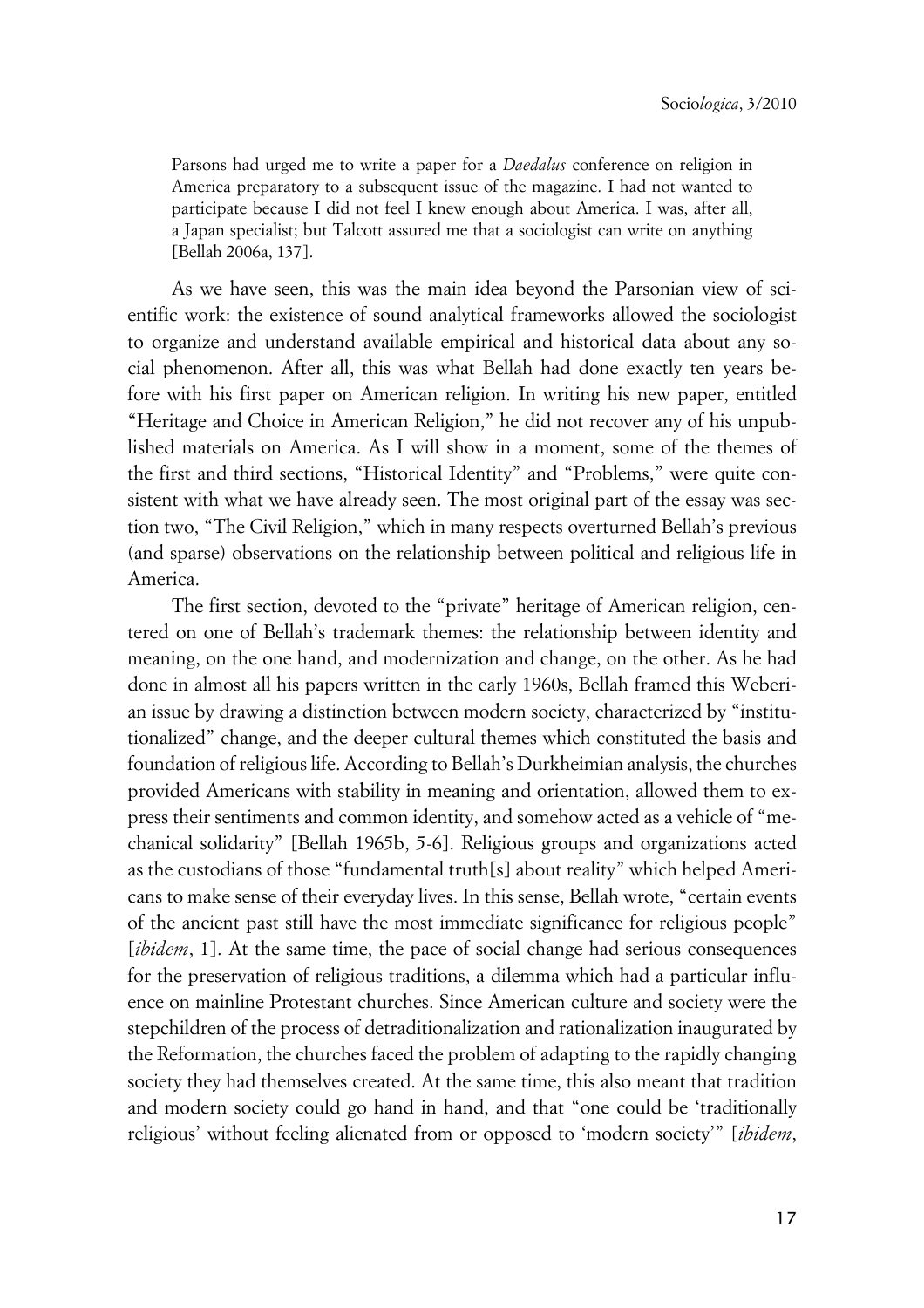5]. As he had done in his unpublished essay on religion in America ten years before, Bellah forcefully stressed the fact that interpretations of American Protestantism as a "prisoner" of the American way of life<sup>23</sup> ignored the most important historical fact about the relationship between the two:

But before we accept too quickly the critical conclusion that religion in America has been made captive by an alien culture or has been completely "privatized" we should remember to how great an extent that culture is itself a product of the religious tradition and how important for the "public" sectors of life a stable private sector can be [*ibidem*, 6].

Bellah used this critique to the thesis of the irrelevance of religion in the United States to introduce section two, which presented the "second leg" of the American religious heritage: its public dimension. Bellah introduced "civil religion" – defined as "religious acts and language in connection with many official public occasions" – with a close analysis of President Kennedy's inaugural address, and tried to make sense of his references to an abstract (i.e., non-Christian) God [*ibidem*, 7]. According to Bellah, Kennedy's was not a perfunctory homage to popular religious sentiments, but "the most recent statement of a theme which [lay] very deep in the American tradition, namely the obligation, both collective and individual, to build the Kingdom of God on earth." In the American political tradition, Bellah said, ultimate sovereignty belonged to God, not to the people [*ibidem*, 12-13]. Thus, Kennedy had spoken of a generic God because he was using an inclusive, abstract language which could be understood, and shared, by all his fellow citizens: instead of a violation of the separation between church and state, Bellah saw a genuine interpretation of one of America's deepest cultural themes.

Section three moved from the past to the present. Here Bellah saw two cleavages: the first divided America's secularized élites and the religious population, and the second opposed committed clergymen and passive churchgoers. While the élites and the clergy focused on social problems, change and rationalization, the average churchgoer looked for security and relief [*ibidem*, 18]. Bellah's grim observations about the uneasy relationship between theology, science and popular religiosity were clearly influenced by his own experience with Divinity School students and their sense of detachment toward their own parishioners. While recognizing these difficulties, Bellah put himself on the side of the "good (repressed) bourgeois," if only for

<sup>23</sup> In his successful book, *Protestant, Catholic, Jew*, Will Herberg [1955, 268] had interpreted the sanctification of the American Way of Life as a form of idolatry and the American "civic [*sic*] religion" as an almost consolatory practice. Even in the absence of references, any listener to Bellah's paper would have understood his hint to this thesis. In rejecting Herberg's critique of civil religion, Bellah was implicitly assuming a stance within an ongoing, but still unnamed, discussion.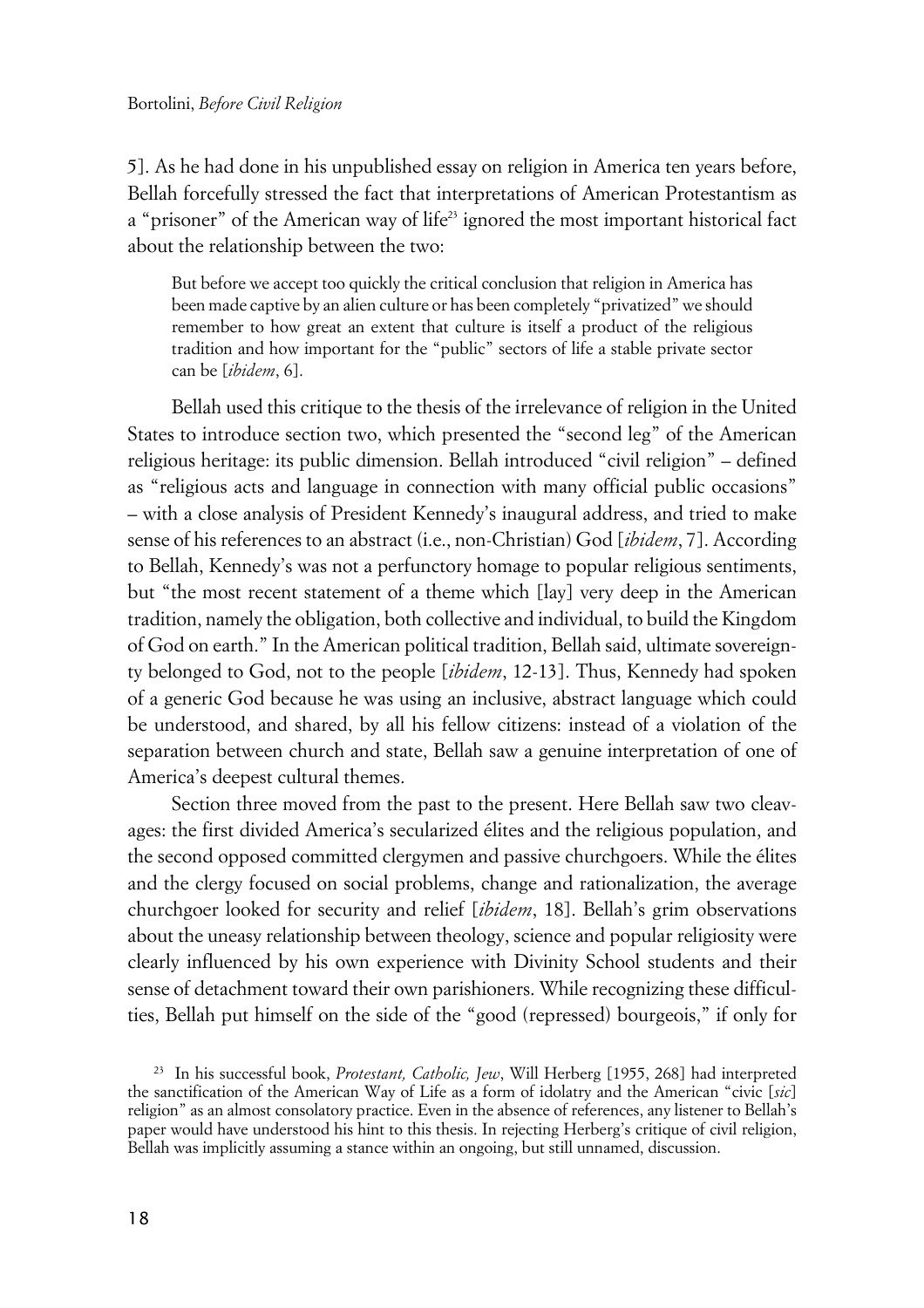sociological reasons. Since no change could ignore the middle class and its "irrational anxieties" about the future, Bellah suggested a mobilization of precisely the religious heritage, in its private and public dimensions, to elicit a powerful and positive response from "the majority middle strata of the society" [*ibidem*, 15-19].

"Heritage and Choice" was well received and its middle section on civil religion greatly aroused the attention of Bellah's peers. David Riesman praised the paper,<sup>24</sup> and Parsons immediately incorporated its main point into his own writings. This long excerpt from "Religion in a Modern Pluralistic Society," published in 1966, demonstrates Parsons' appreciation for Bellah's unpublished working paper from the first *Daedalus* conference:

One major evidence of [the fact that America is not a secularized country] is the emergence of what Bellah has called the American "Civic [*sic*] Religion." There is a subtle line between the constitutional requirements of the separation of church and state, and the respects in which a "belief in God" is held to be characteristic of and even in a sense constitutive of the national community. We use the motto "In God We Trust" on coins and in various other symbolic contexts. The expression "One Nation under God" is a national slogan, also used officially. Presidential inaugurations are, so far, always attended by prayers and invocations by the clergy, though deliberately not confined to those of one "faith." The same is true of opening of sessions of the Congress. Moreover the speeches and pronouncements of political leaders, notably Presidents such as Kennedy and Johnson, abound with religious references which often have an almost biblical tone. One may perhaps say that the "theology" of this "civic religion" is carefully kept at a very general level, so much so that it may sometimes be interpreted to be more deistic than theistic. This, of course, is in accord with the trend of the Revivalist tradition within Protestantism [Parsons 1966b, 134].

As a result, in drafting his contribution to the second American Academy conference on religion in America [May 13-14, 1966; see Cogley 1966], Bellah removed the sections on the private heritage of American religion and focused his attention on the civil religion thesis, strengthening its main assumptions, putting it into historical perspective, and presenting it in a much more elaborate way. The paper, titled "Civil Religion in America," fully reproduced the "Kennedy section" from "Heritage and Choice," but added new sections on other Presidents, the Civil War, and the prospects for civil religion in what Bellah called "the third time of trial," which combined the responsibilities of the United States in the new world order of the Cold War

<sup>24</sup> In a letter to Franklin L. Ford, then Dean of the Faculty of Arts and Sciences at Harvard, David Riesman wrote: "I also share with [Bellah] an interest in the sociology of religion and recently was with him at the *Daedalus* planning conference on Religion in America to which he contributed a paper of remarkable penetration." [David Riesman to Franklin L. Ford, 11/16/1965, Harvard Archives, HUF (FP) 15.4, box17].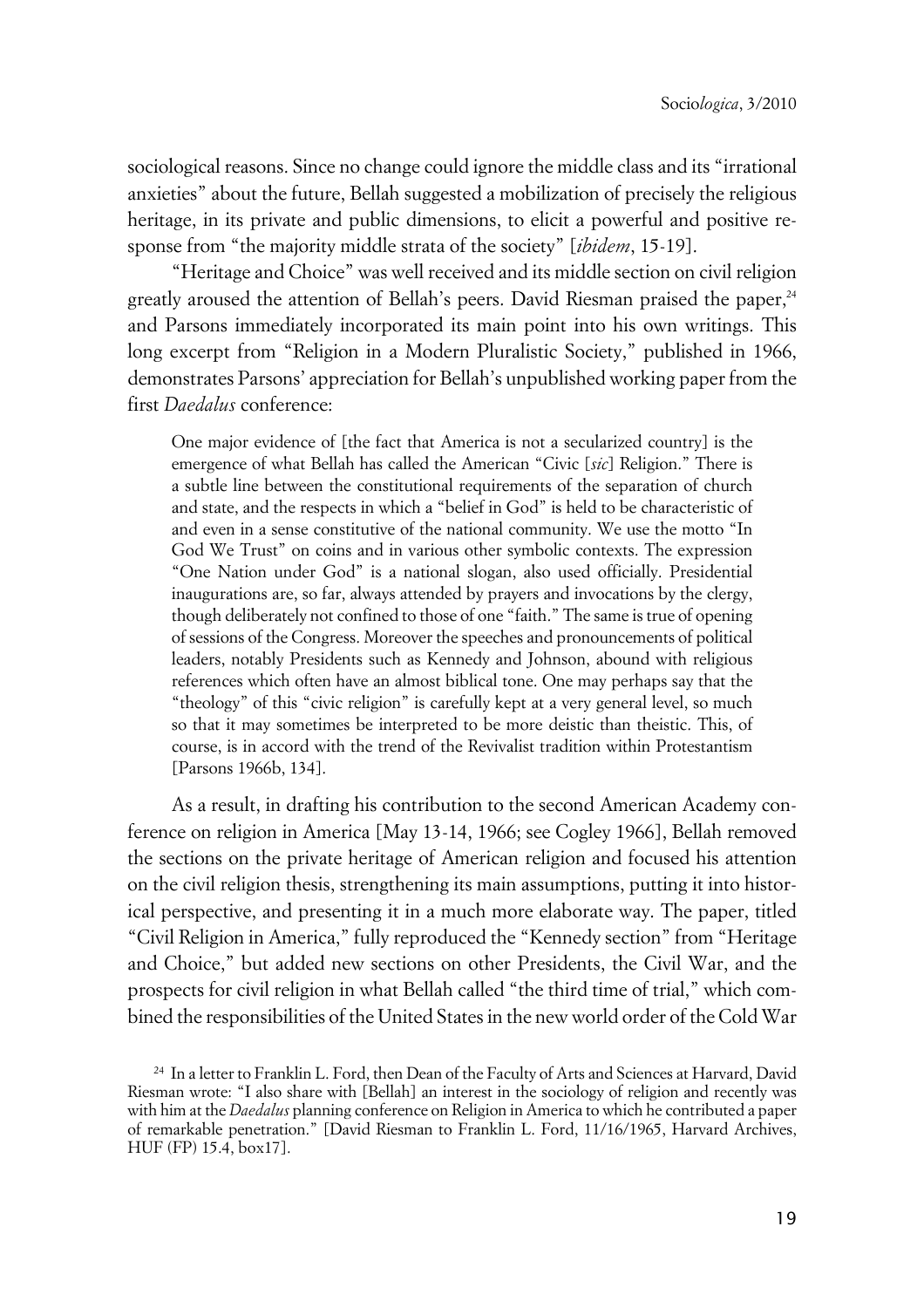and the intimations of a global civil religion. The new paper, which was published as the first essay on the Winter 1967 issue of *Daedalus*, opened with a neat articulation of Bellah's main thesis on the American civil religion – "There actually exists alongside of and rather clearly differentiated from the churches an elaborate and well-institutionalized civil religion in America. This article argues not only that there is such a thing, but also that this religion, or perhaps better, this religious dimension, has its own seriousness and integrity and requires the same care in understanding that any other religion does" [Bellah 1967, 1], – a thesis that was to be one of the most frequently cited and criticized pieces of work for at least a decade.<sup>25</sup>

#### **7. Conclusion: Intellectual and Organizational Emancipations**

Bellah's papers for the *Daedalus* conferences showed both continuities and breaks with his previous work on the United States. On the side of continuities, it was clear that the difficult relationship between the changes brought about by the process of modernization and the necessity of preserving meaningful points of reference remained a major theoretical problem, as well as the relationship between politics and religion, which had always been one of the *leitmotivs* of Bellah's work, from *Tokugawa Religion* to his essays on the preconditions of revolutionary change and the modernization of Japan [see Bellah 1958b; Bellah 1970a; Bellah 2003]. The analysis of the role of the churches in American life and the significance of Protestantism for the wider American culture put forward in "Heritage and Choice" was not dissimilar to that found in "Religion in America," and clearly contrasted those interpretations, such as Will Herberg's or Martin E. Marty's, which saw the surrender of traditional religion to the American dream.26 The revolutionary theme of the existence of a higher set of religious values by means of which ordinary national political and social life could, and should, be judged, as well as the suggestion of a "world civil religion" transcending the American experience, were deeply consistent with Bellah's "addictional note" to his 1961 speech on Japan.

On the side of novelties, it is true that no previous essay contained any adumbration of the most original aspects of the civil religion thesis. The close relationship

<sup>&</sup>lt;sup>25</sup> For a sociological account of the influence of the American civil religion debate on Bellah's intellectual career, see Bortolini [2010].

<sup>26</sup> Compare, for example, Bellah's "The will of the people is not itself the criterion of right and wrong. There is a higher criterion in terms of which this will be judged; it is possible that the people may be wrong", with Marty's "The God who was the product of America's climate of religion-in-general was neither worthy of glory nor capable of being 'enjoyed.' he was useful and used in a limited way; A God fashioned by a nation is free neither to judge nor to save it." [Bellah 1967, 4; Marty 1959, 108; see also Herberg 1955].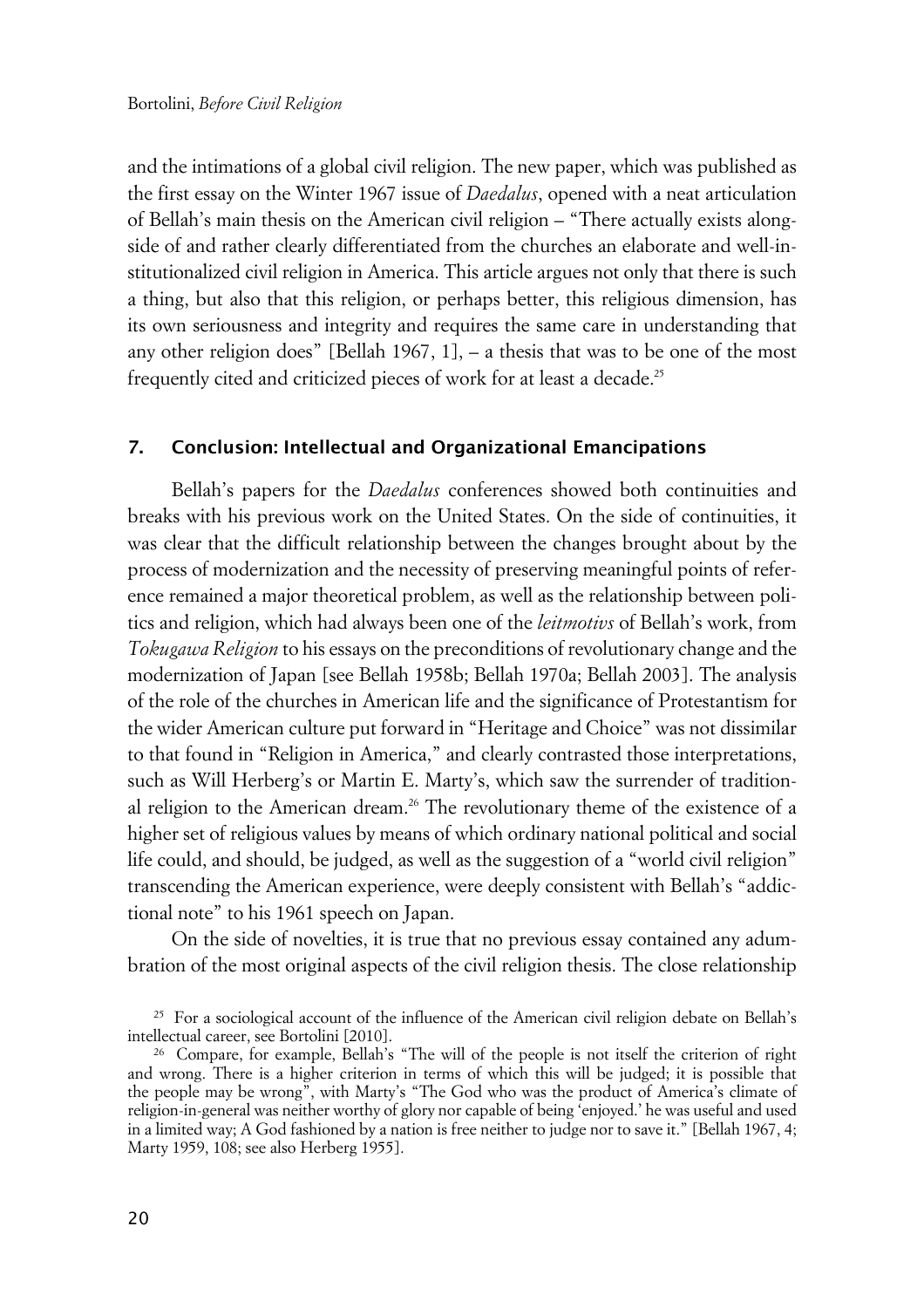between religion and politics portrayed in "Civil Religion in America" was almost completely absent in "Religion in America." In 1955, Bellah had attributed the Revolution and the founding of the republic to "secular movements" alone, and had emphasized that their primacy had probably "drained away interest that would otherwise have had a religious expression" [Bellah 1955-1956, 12-13]. In another, rapid passage he had explained the insertion of the phrase "under God" in the Pledge of Allegiance as a symptom of the postwar religious revival, without any indication of a deeper cultural theme in American history and politics. The last section of "Civil Religion in America," with its clear critiques to American foreign policy, was also far from the positive, almost optimistic tone of Bellah's previous work.<sup>27</sup>

However, as Alexander and Sherwood [2002, 2, 13-14] have shown, the most striking novelty of the two *Daedalus* papers was the search for an original voice. The two papers were free of sociological jargon, and all previous Parsonian frameworks – the four function paradigm, the pattern variables, and modernization theory – were completely absent. The search for a new language was undoubtedly due to intellectual reasons. Bellah's attention to the stratified nature of symbols, his awareness of the constant struggle between fragmentation and wholeness, his firm belief in the deep religiosity of any human subject all called for a "thicker," less abstract, and more interpretative understanding of culture which went far beyond Parsons' formal analyses of the "cultural system." As I have anticipated, however, Alexander and Sherwood ignore the structural factors of Bellah's break with Parsons. In so doing they fail twice: first, they absolutize intellectual, i.e., cultural, variables at the expense of structural ones; second, they pay no attention to the intellectual networks which supplied Bellah with the conceptual vocabulary he needed to elaborate a new position. In so doing, they impair our understanding of Bellah's ideas by attributing too much originality to them.

In 1966, Bellah was the only offspring of the Department of Social Relations to go through the whole *cursus honorum* from undergraduate student to full professor within its walls. Unlike all his former colleagues and friends, he had decided to pursue his career at Harvard.<sup>28</sup> He and Parsons continued to teach together and, as their correspondence and the anecdote about the *Daedalus* conference show, the latter continued to be Bellah's major "interface" for academic matters at Harvard.<sup>29</sup> As he x

<sup>&</sup>lt;sup>27</sup> For two different analyses of the emergence and development of the civil religion concept, see Lidz [2010b] and Tipton [2010].

<sup>&</sup>lt;sup>28</sup> Over the years, Bellah had refused offers from Michigan, UCLA, Columbia, and the University of Chicago. See letters between Parsons, Ford, Riesman, and Bellah, November 1966 [Harvard Archives, HUG (FP) 42.8.8, box 3, and HUG (FP) 15.4, box 17].

<sup>&</sup>lt;sup>29</sup> This impression is reinforced by the fact that all existing histories of the Department of Social Relations [Fine 1973; Schmidt 1978; Nichols 1998; Gilman 2003] barely cite Bellah at all.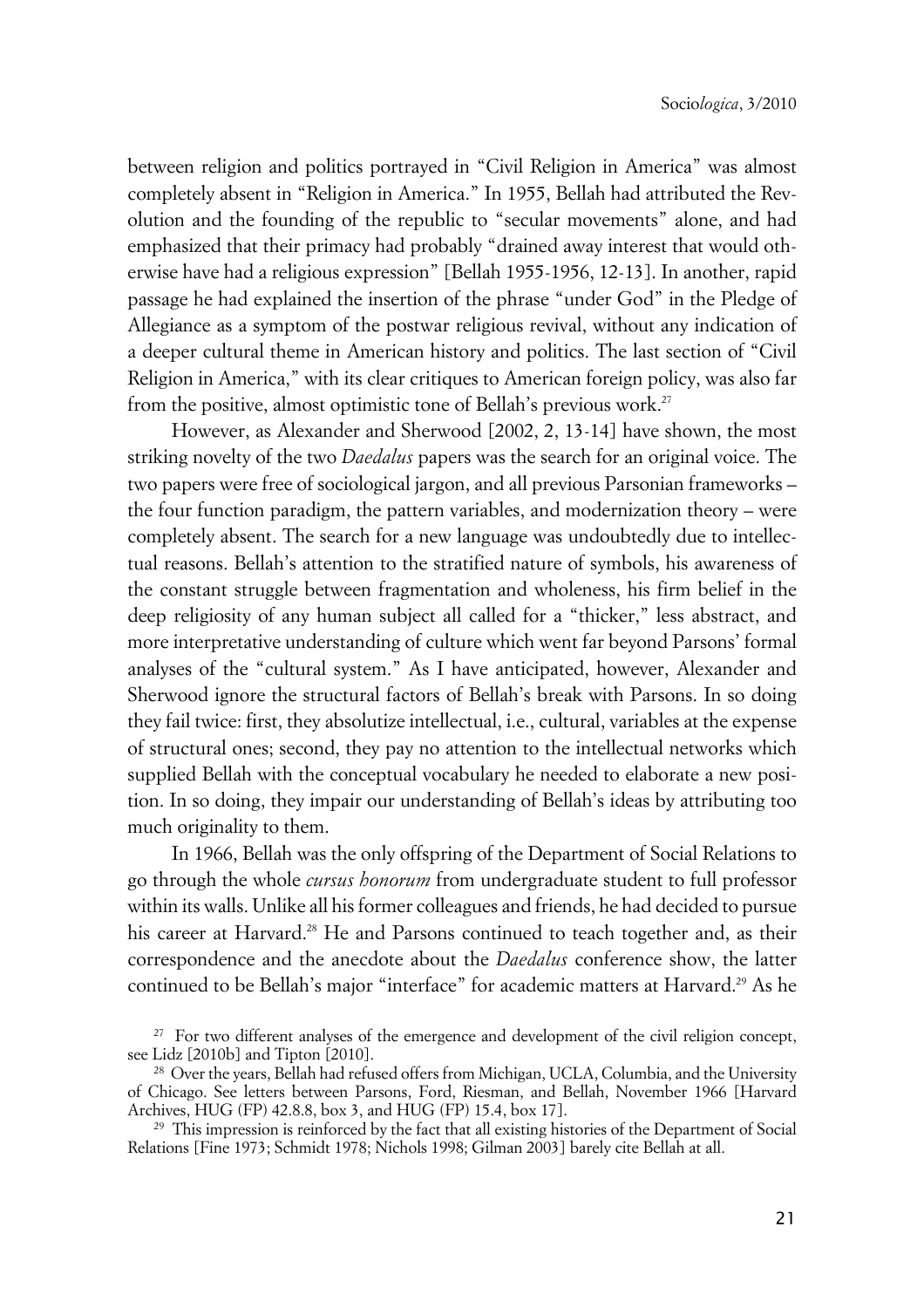approached his forties, his scholarly ambitions led him to look for a way to break with the Parsonian project. A comprehensive assessment of Bellah's decisions would require an essay on its own.<sup>30</sup> Suffice it to say that, given the structure of the attention space of the intellectual world [see Frickel and Gross 2005], his path closely followed the one his mentor had drawn some forty years before: the launch of a new intellectual paradigm and the attempt to create an organizational basis for it.

Intellectually, Bellah clearly shifted to the humanistic side of his research. He had always been interested in the comparative history of religions as it was at the time practised by Mircea Eliade, Joseph Kitagawa and Wilfred Cantwell Smith, with whom he had studied at McGill in 1955-1957 and who had come to Harvard in 1964 to direct the Center for the Study of World Religions.<sup>31</sup> His membership within these intellectual networks and his knowledge of their symbolic resources helped Bellah to detach himself from structural-functionalism and to relocate as the supporter of a more hermeneutic and myth-conscious sociological paradigm. The latter was systematized in a series of straight-talking methodological essays in which he criticized the "symbolic reductionism" of both the sociological and the Freudian traditions and boldly proposed his own "symbolic realism," according to which "noncognitive and nonscientific symbols are constitutive of human personality and society – are *real* in the fullest sense of the word" and could be reduced neither to empirical knowledge nor to "deeper" social and psychological processes [Bellah 1970c, 92-93].<sup>32</sup> As Parsons had done in 1937 with *The Structure of Social Action*, Bellah left the level of normal science and tried to establish a new theoretical paradigm.

From an academic point of view, in the spring of 1967, just after the publication of "Civil Religion in America," Bellah accepted an offer from the University of California, Berkeley. There, although he chaired the Center for Japanese and Korean Studies from 1968 to 1974, the Far East became a minor object of attention as his star in American and religious studies continued to rise unremittingly. As should be clear by now, the interpretation of America was a cornerstone of the Parsonian project: it

<sup>30</sup> I am dealing with the problem of the teacher/student relationship in a manuscript tentatively entitled "Acts of Disembedment. Teachers, Pupils, and the Search for Distinctiveness," which compares the intellectual and academic careers of two of Parsons' most important students, Robert Bellah and Neil Smelser, analysing their relationship with Parsons, their positioning within relevant circles, and their different structures of opportunity.

<sup>31</sup> This tradition was highly suspicious of the aims and methods of coeval American sociology of religion, and Cantwell Smith had openly criticized the " area studies " approach built on the theory of modernization. See note 2.

<sup>32</sup> In a manuscript tentatively entitled "To put it bluntly, religion is true.' Intellectuals, Disciplines, and Symbolic Boundaries", I chart in a detailed way the place which Bellah's methodological and empirical work from the 1965-1975 decade occupied in the field of American religious studies.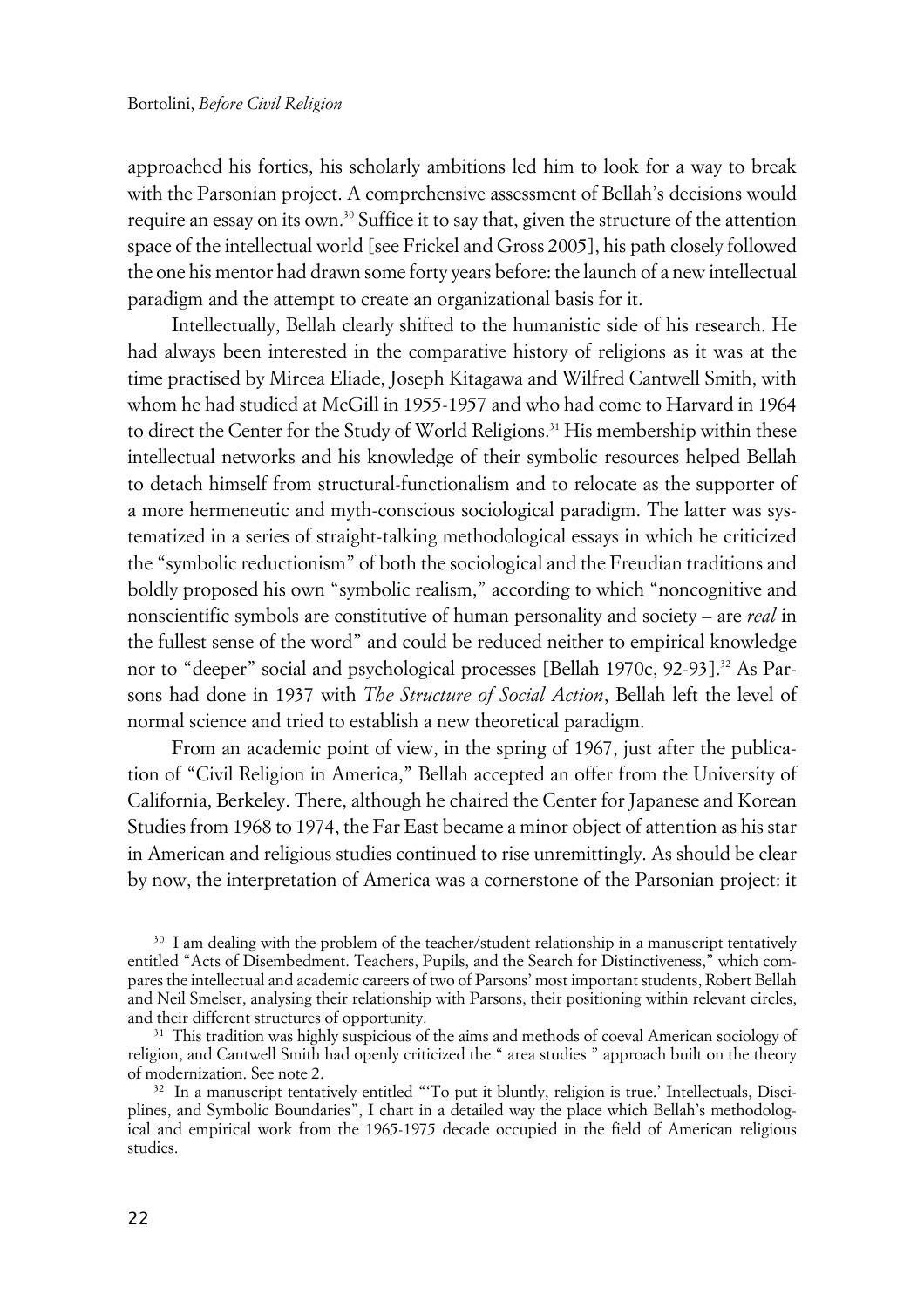was at once the main object and the ideal model of structural-functional sociology and its close ally, modernization theory. Publishing "Civil Religion in America", for the first time Bellah agreed to enter a "risky" arena; the jargon-free tone of the essay, together with its publication in an eminent interdisciplinary journal, suggest that Bellah was consciously addressing audiences other that the sociological one.<sup>33</sup> The very word "modernization" disappeared from his vocabulary some time before modernization theory came under serious attack [Gilman 2003, 241 ff.] – as we have seen, in the introduction to his 1970 collection of essays, Bellah was already historicizing that phase of his intellectual development.

Correspondence shows that he was also cautiously looking for new organizational solutions. In the mid-1960s, when some sociologists led by Alex Inkeles had challenged the interdisciplinary project of the Department of Social Relations and asked for the re-establishment of a regular Department of Sociology [Fine 1973; Nichols 1998], Bellah had been less than warm in his defense of Parsons' creation and had toyed with the idea of establishing a Department of Religion at Harvard.<sup>34</sup> At Berkeley, he worked in close contact with the Graduate Theological Union and unsuccessfully tried to create a Department of Religion [Pearson 1999]. Also, Bellah was not going back: in 1968 he refused an offer to become the Houghton Professor of Theology and Contemporary Change at Havard Divinity School.<sup>35</sup> In fact, over the years, the only proposal to move from Berkeley which he took seriously was the professorship offered him by Clifford Geertz and Carl Kaysen at the Institute of Advanced Study at Princeton in 1973, with the clear project of creating a humanistic school of social sciences.<sup>36</sup> As Alexander and Sherwood correctly emphasize, Geertz had been Bellah's partner in his attempt to turn Parsons' interest for cultural systems into a far more radical cultural analysis from the outset – it might be said that, in the midst of the wild rejection of structural-functionalism by the anti-Parsonian wave of the late-1960s, they were at least trying to "save the baby" of the Postwar movement [see Alexander 1987; Bortolini and Santoro 2007].

<sup>33</sup> It should be recalled that Bellah's early publications had been praised precisely for their creative use of the Parsonian paradigm. In eliminating it, Bellah was renouncing a precious trademark. In their critique of Bellah's work on America as "non sociological" ,Alexander and Sherwood [2002, 12-13] simply ignore the fact that he was addressing a wider audience precisely because ,at that time American sociology, and in particular the sociology of religion, were moving in a clear positivistic direction, that is, in the opposite direction to Bellah's.

<sup>34</sup> Robert Bellah to Talcott Parsons, 06/05/1965 [Harvard Archives, HUF (FP) 15.4, box 4]. Harvard's Department of Sociology separated from Social Relations in 1970.

<sup>&</sup>lt;sup>35</sup> Robert Bellah to Talcott Parsons, 12/2/1968.

<sup>&</sup>lt;sup>36</sup> The project did not work out, for a complex set of reasons which I recount in Bortolini [2011].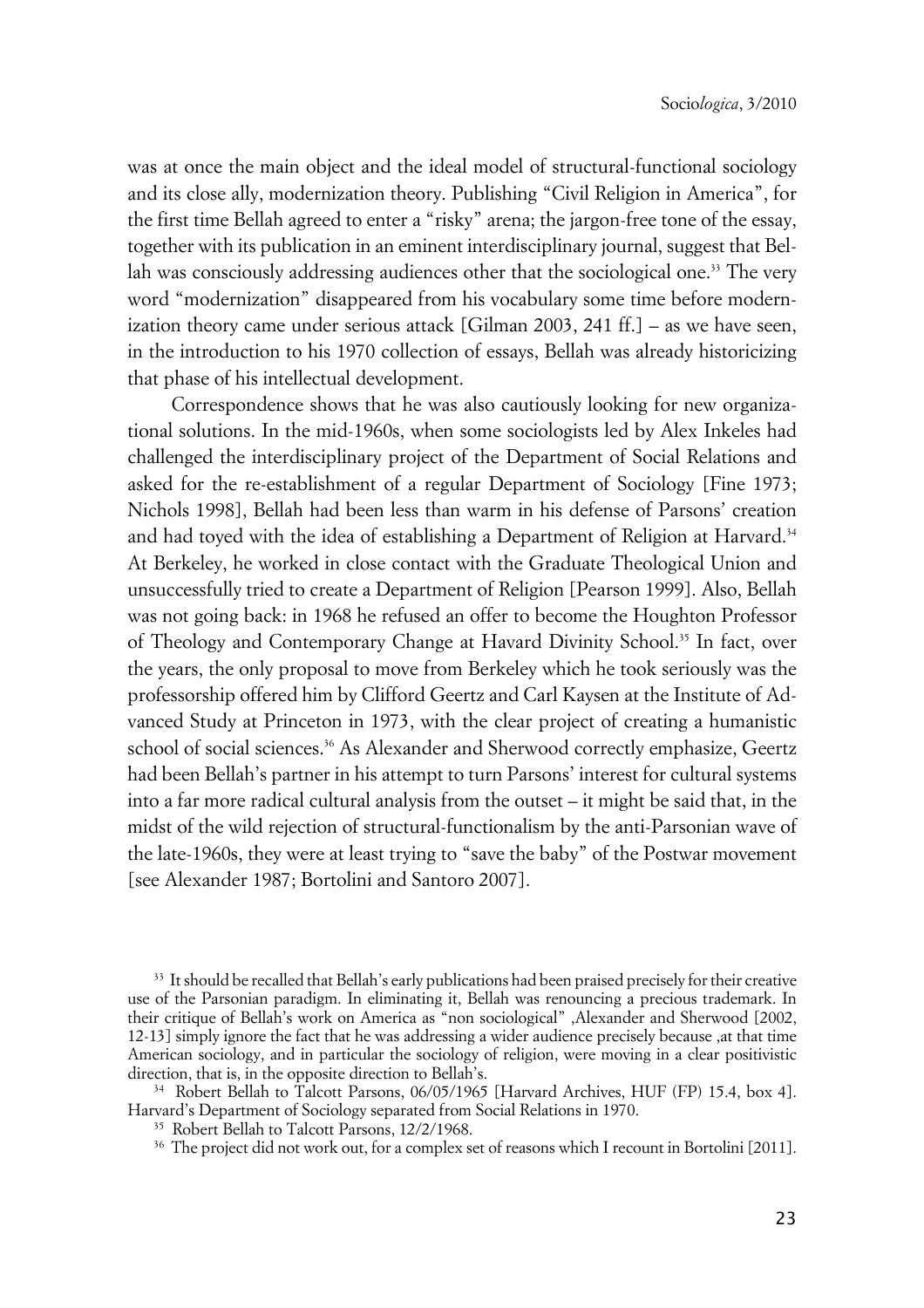This may be one of the reasons why the relationship between Robert Bellah and Talcott Parsons did not show any manifest break until 1974, just before the publication of *The Broken Covenant*. Bellah's book presented a much critical view of America, which Parsons opposed, up to the point that the last version of his manuscript on American society has been considered as a long argument with his former student [see Alexander and Sherwood 2002, 7 ff.; Bellah 2006a; Bellah 2006b; Alexander 2007; Bortolini 2009b]. In one of his letters to Bellah, Parsons introduced his substantial critiques with a rather harsh observation: "Quite frankly I was disappointed in the manuscript and I feel that it is not up the high level of scholarly standards which you have so impressively maintained over a long period."<sup>37</sup> I read this unusual and largely unwarranted judgment as the realization, on Parsons' part, of the deep, and hitherto unthematized, break between his beloved student and himself. It was as if Parsons wanted to warn Bellah that he was leaving the terrain of a properly scientific and autonomous sociology and was going back to that valutative unscientific discourse that the Postwar movement had sought to eliminate from the cultural horizon of the social sciences. For Parsons, Bellah's general critique of American society – which accentuated particulars that he deemed as secondary, such as the bureaucratization of organizational and public life – was taking a "prophetic" direction of which he could not approve.

Not surprisingly, Bellah did not take Parsons' critiques into account and published the book as it was. One year later, *The Broken Covenant* won the Sorokin award of the American Sociological Association and launched once and for all its author into the pantheon of American social scientists. In 1970, Bellah had described the move from Harvard to Berkeley as an outward expression of his inward change [Bellah 1970a, xvii]. Alexander and Sherwood [2002, 8-9] interpret it as "a further deviation" from Parsons' theoretical and stylistical path. In fact, it also was a definitive act of self-disembedding from those networks which had made him an eminent scholar, but which also inhibited his full intellectual coming of age.

*I would like to thank Jeffrey Alexander, Peter Bearman, Andrea Cossu, Nils Gilman, Victor Lidz, Larry Nichols, Massimo Rosati, Marco Santoro and Edward Tiryakian for their comments on earlier versions of this paper. I would also like to thank Bob Bellah for his patience in helping me in this long endeavor. This essay is dedicated to a gentle and hospitable lady, Melanie.*

<sup>37</sup> Talcott Parsons to Robert Bellah, 09/10/1974 [Harvard Archives, HUG (FP) 42.8.8, box 3].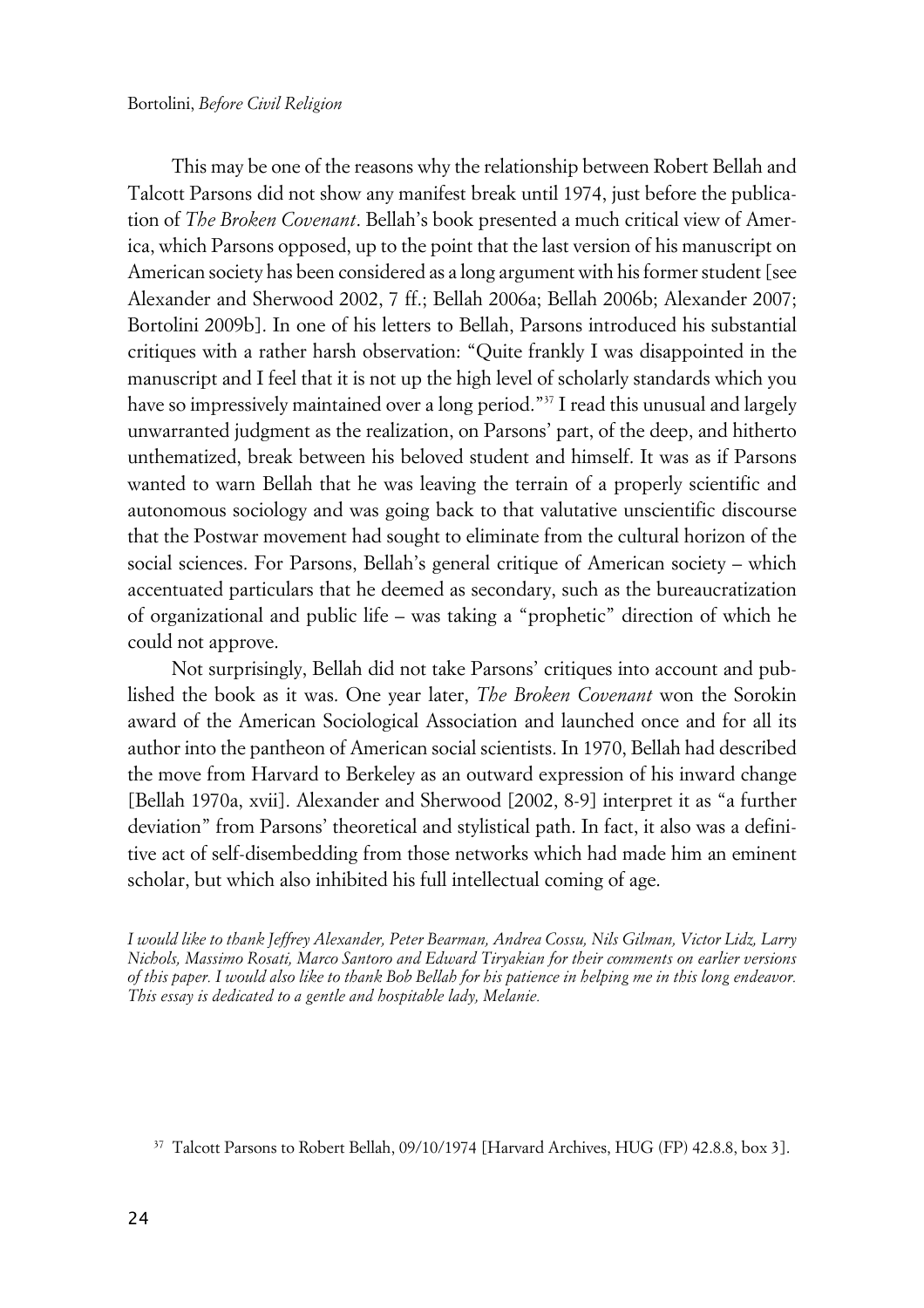#### **References**

- Abbott, A., and Sparrow, J.T.
- 2007 "Hot War, Cold War: The Structures of Sociological Action, 1940-1955." Pp. 281-313 in *Sociology in America*, edited by C. Calhoun. Chicago: University of Chicago Press.
- Aberle, D.F., Cohen, A.K., Davis, A.K., Levy, M.J., and Sutton, F.X.
- 1950 "The Functional Prerequisites of a Society." *Ethics* 60: 100-111.

Alexander, J.C.

- 1987 *Twenty Lectures*. New York: Columbia University Press.
- 1995 "Modern, Anti, Post, and Neo: How Intellectuals Have Coded, Narrated, and Explained the 'New World of Our Time.'" Pp. 6-64 in *Fin de Siècle Social Theory*. London: Verso.
- 2007 "Foreword." Pp. xiii-xvi in T. Parsons, *American Society. A Theory of the Societal Community*, edited by G. Sciortino. Boulder CO: Paradigm.

Alexander, J.C., and Sherwood, S.J.

2002 "'Mythic Gestures': Robert N. Bellah and Cultural Sociology." Pp. 1-14 in *Meaning and Modernity*, edited by R. Madsen, W.M. Sullivan, A. Swidler, and S.M. Tipton. Berkeley: University of California Press.

Bellah, R.N.

- 1944a "Inside L.A." *Blue and White*, November 13: 1, 4.
- 1944b "Inside L.A." *Blue and White*, December 11: 1.
- 1952 *Apache Kinship Systems*. Cambridge, MA: Harvard University Press.
- 1955- "Religion in America." Unpublished paper, 45 pp. Department of Social Relations, Har-
- 1956 vard University.
- 1957 *Tokugawa Religion*. Glencoe, IL: The Free Press.
- 1958a "The Place of Religion in Human Action." *The Review of Religion* 22: 137-154.
- 1958b "Religious Aspects of Modernization in Turkey and Japan." *American Journal of Sociology* 64: 1-5.
- 1963 "Values and Social Change in Modern Japan." *Asian Cultural Studies* 3: 13-56.
- 1964a "Research Chronicle: *Tokugawa Religion*." Pp. 164-185 in *Sociologists at Work*, edited by P.E. Hammond. New York: Basic Books.
- 1964b "Religious Evolution." *American Sociological Review* 29: 358-374.
- 1965a "Epilogue: Religion and Progress in Modern Asia." Pp. 168-229 in *Religion and Progress in Modern Asia*, edited by R.N. Bellah. Glencoe, IL: The Free Press.
- 1965b "Heritage and Choice in American Religion." Unpublished draft, 19 pp., proceedings of the *Daedalus* conference on "Religion and American Culture," October 15-16, 1965. American Academy of Arts and Sciences, Brookline, Massachusetts. Published for the first time in *Sociologica* 3, 2010 [doi:10.2383/33643.](http://www.sociologica.mulino.it/doi/10.2383/33643)
- 1967 "Civil Religion in America." *Dædalus* 96: 1-21.
- 1968 "Meaning and Modernisation." *Religious Studies* 4: 37-45.
- 1970a *Beyond Belief*. New York: Harper & Row.
- 1970b "Confessions of a Former Establishment Fundamentalist." *Bulletin of the Council for the Study of Religion* 1: 3-6.
- 1970c "Christianity and Symbolic Realism." *Journal for the Scientific Study of Religion* 9: 89-96.
- 1977 "'Veritas' at Harvard: Another Exchange." *The New York Review of Books* 24, July 14, 1977.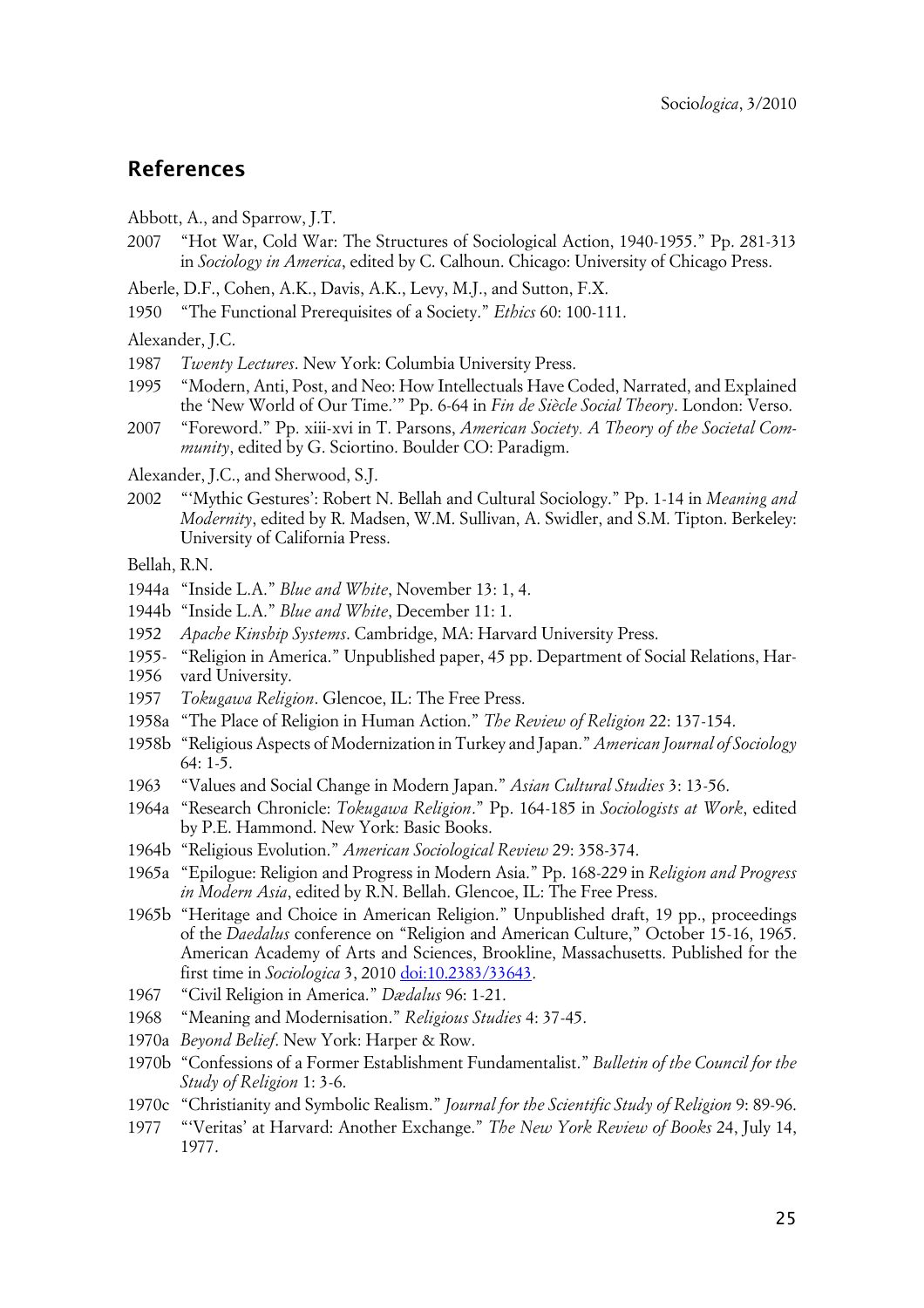- 1989 "Comment on James A. Mathisen, 'Twenty Years after Bellah: Whatever Happened to American Civil Religion?'" *Sociological Analysis* 50: 147.
- 2001 "Epilogue. Meaning and Modernity: America and the World." Pp. 255-276 in *Meaning and Modernity*, edited by R. Madsen, W.M. Sullivan, A. Swidler, and S.T. Tipton. Berkeley: University of California Press.
- 2003 *Imagining Japan*. Berkeley: University of California Press.
- 2005 "McCarthyism at Harvard." Letter to the Editor, *The New York Review of Books* 52, 2, February 10: 42-43.
- 2006a "God, Nation, and Self in America: Some Tensions between Parsons and Bellah." Pp. 137-147 in *After Parsons: A Theory of Social Action for the Twenty-First Century*, edited by R.C. Fox *et al.* New York: Russell Sage Foundation.
- 2006b "Introduction." Pp. 1-17 in *The Robert Bellah Reader*, edited by R.N. Bellah and S.M. Tipton. Durham: Duke University Press.
- 2007 *Interview: My Life and Work.* Berkeley, CA, July 9-27. Files of the author.
- Bortolini, M.
- 2009a "'Parsonianism,' General Frameworks, Evolution. An Exercise in Reflexivity." Pp. 81-112 in *A Collection of Essays in Honour of Talcott Parsons*, edited by C. Hart. Poynton (UK): Midrash Publications.
- 2009b "Review: T. Parsons*, American Society*, ed. by G. Sciortino." *Sociologica* 2-3. [doi:10.2383/](http://www.sociologica.mulino.it/doi/10.2383/31388) [31388](http://www.sociologica.mulino.it/doi/10.2383/31388)
- 2010 "The Traps of Intellectual Success. Robert N. Bellah, the American Civil Religion Debate, and the Sociology of Knowledge." Manuscript. Department of Sociology, University of Padova.
- 2011 "The 'Bellah Affair' at Princeton. Scholarly Excellence and Academic Freedom in America in the 1970s." Forthcoming, *The American Sociologist*. doi: 10.1007/s12108-011-9120- 7.
- Bortolini, M., and Santoro, M.
- 2007 "Presentazione: Quando (e come) Parsons leggeva Geertz", *Studi Culturali* 5: 69-81.

Bourdieu, P.

- 1977 *Outline of a Theory of Practice.* Cambridge: University of Cambridge Press.
- 1988 *Homo Academicus*. Stanford: Stanford University Press.
- 2001 *Science de la science et réflexivité*. Paris: Editions Raisons d'Agir.

Bourricaud, F.

1981 *The Sociology of Talcott Parsons*. Chicago-London: The University of Chicago Press.

Buxton, W.J.

- 1985 *Talcott Parsons and the Capitalist Nation-State*. Toronto: University of Toronto Press.
- Buxton, W.J., and Nichols, L.T.
- 2000 "Talcott Parsons and the 'Far East' at Harvard, 1941-48: Comparative Institutions and National Policy." *The American Sociologist* 31: 5-17.
- Calhoun, C., and VanAntwerpen, J.
- 2007 "Orthodoxy, Heterodoxy, and Hierarchy: 'Mainstream' Sociology and Its Challengers." Pp. 367-410 in *Sociology in America*, edited by C. Calhoun. Chicago: University of Chicago Press.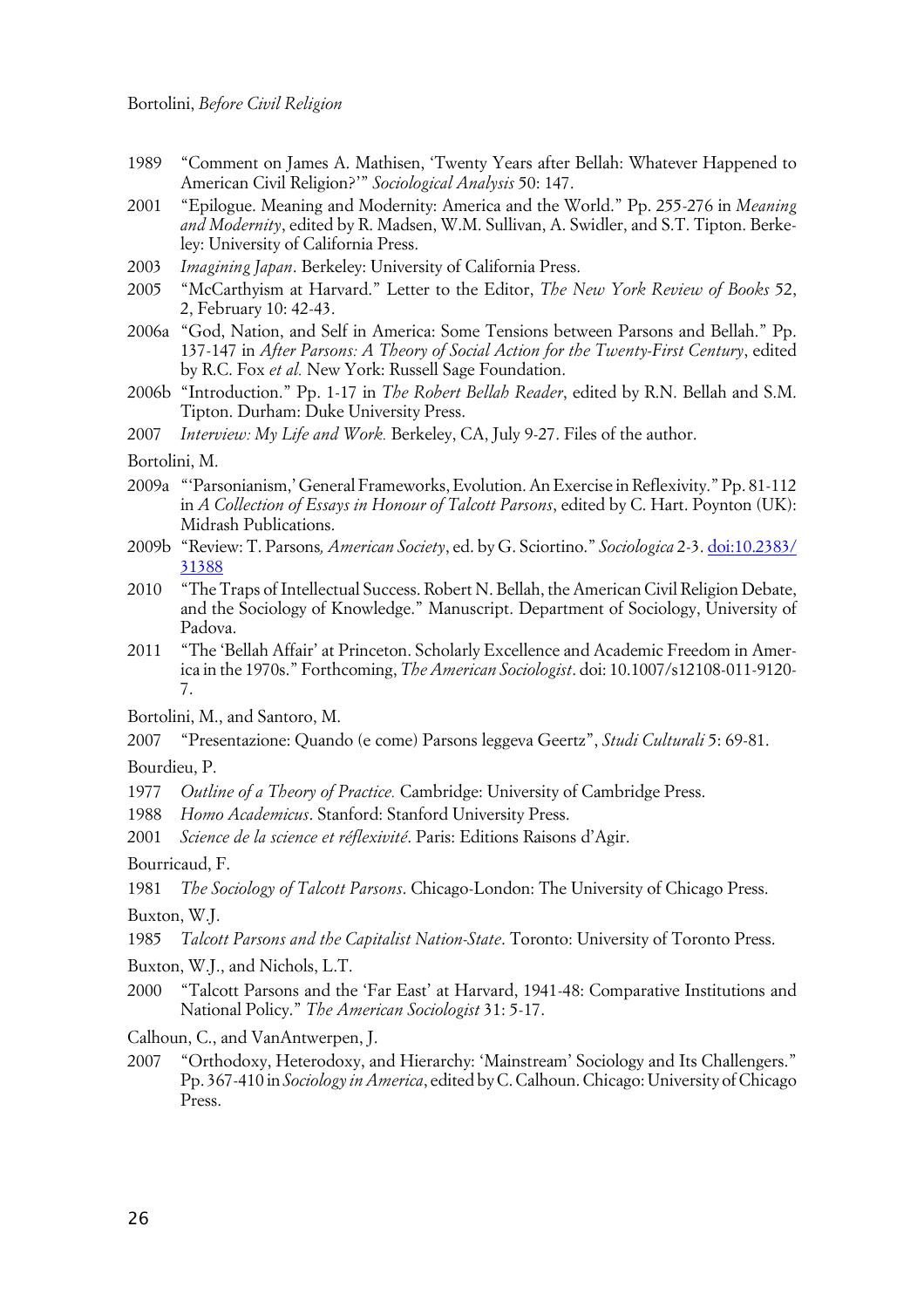Camic, C.

- 1992 "Reputation and Predecessor Selection: Parsons and the Institutionalists." *American Sociological Review* 57: 421-445.
- Camic, C., and Gross, N.
- 2001 "The New Sociology of Ideas." Pp. 236-49 in *Blackwell Companion to Sociology*, edited by J.R. Blau. Oxford: Blackwell.
- Chomsky, N. *et al.*
- 1997 *The Cold War and the University*. New York: The New Press.
- Clark, T.N.
- 1973 *Prophets and Patrons: The French University and the Emergence of the Social Sciences*. Cambridge, MA: Harvard University Press.

Cogley, J.

1966 "Scholars Agree That U.S. Is in Religious Crisis, but They Dispute Its Nature." *The New York Times* May 16, 1966: 21.

#### Coleman, J.S.

1990 "Columbia in the 1950s." Pp. 75-103 in *Authors of Their Own Lives*, edited by B.M. Berger. Berkeley: University of California Press.

Collins, R.

- 1998 *The Sociology of Philosophies*. Cambridge, MA: Harvard University Press.
- 2002 "On the Acrimoniousness of Intellectual Disputes." *Common Knowledge* 8: 47-69.
- 2004 *Interaction Ritual Chains*. Princeton: Princeton University Press.
- Coser, L.A.
- 1976 "Sociological Theory From the Chicago Dominance to 1965." *Annual Review of Sociology* 2: 145-160.
- Crowther-Heyck, H.
- 2006 "Patrons of the Revolution. Ideals and Institutions in Postwar Behavioral Sciences." *Isis* 97: 420-446.

Eisenstadt, S.N.

2004 "Social Evolution and Modernity: Some Observations on Parsons's Comparative and Evolutionary Analysis. Parsons's Analysis from the Perspective of Multiple Modernities." *The American Sociologist* 35: 5-24.

Engerman, D.C.

2010 "Social Science in the Cold War." *Isis* 101: 393-400.

Fine, G.A.

1973 "The Dissolution of Social Relations at Harvard. A Social History." Mimeo, University of Minnesota.

#### Fox, R.C.

2010 *In the Field: A Sociologist's Journey*. New Brunswick: Transaction.

Frickel, S. and Gross, N.

2005 "A General Theory of Scientific/Intellectual Movements." *American Sociological Review* 70: 204-232.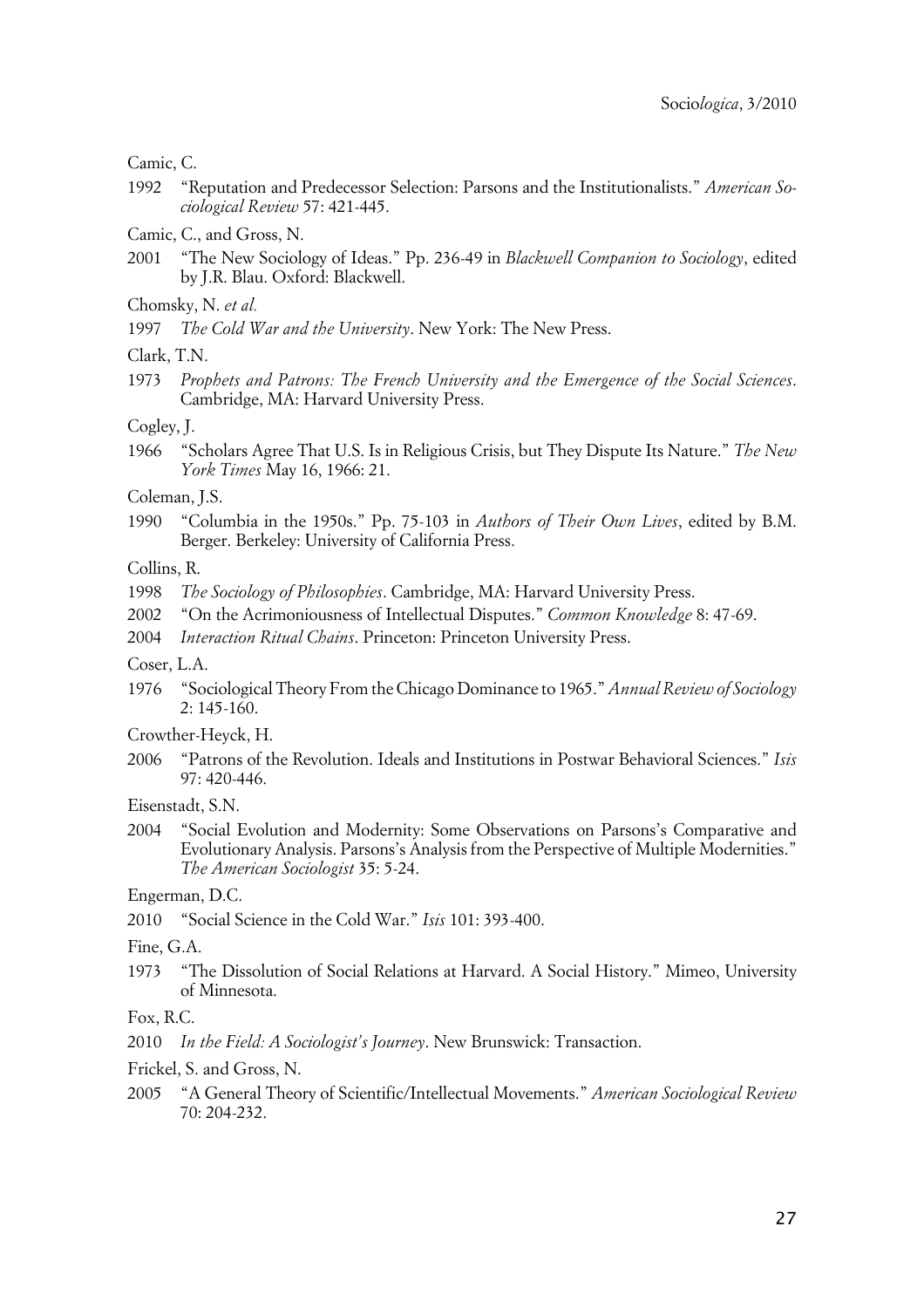Geertz, C.

- 1960 *The Religion of Java*. Chicago-London: University of Chicago Press.
- 1963 *Princes and Peddlers*. Chicago-London: University of Chicago Press.
- 1995 *After the Fact*. Cambridge, MA: Harvard University Press.

Gerhardt, U.

2002 *Talcott Parsons. An Intellectual Biography*. Cambridge: Cambridge University Press.

Gilman, N.

- 2002 "Involution and Modernization: The Case of Clifford Geertz." In *Economic Development: An Anthropological Approach*, edited by J. Cohen and N. Dannhaeuser. Walnut Creek, CA: Altamira Press.
- 2003 *Mandarins of the Future*. Baltimore-London: The Johns Hopkins University Press.

Glock, C.Y.

1959 "The Sociology of Religion." Pp. 154-177 in *Sociology Today*, edited by R. K. Merton, L. Broom, L. S. Cottrell. New York: Basic Books.

Haney, D.P.

2008 *The Americanization of Social Science*. Philadelphia: Temple University Press.

Harootunian, H.D.

- 1963 "Review: *Tokugawa Religion*." *The Journal of Asia Studies*, 22: 329-331.
- 1993 "America's Japan / Japan's Japan." Pp. 196-221 in *Japan in the World*, edited by M. Miyoshi and H.D. Harootunian. Durham-London: Duke University Press.

Harrison, D.

1991 *The Sociology of Modernization and Development*. London: Routledge.

Harvard University

1954 *The Behavioral Sciences at Harvard. Report by a Faculty Committee, June, 1954*. Cambridge, MA.

Herberg, W.

1955 *Protestant, Catholic, Jew*. Garden City, NY: Doubleday.

Jansen, M.B.

1988 "History: General Survey. Stages of Growth." Pp. 7-68 in *Japanese Studies in the United States. Part One: History and Present Condition*, edited by M.B. Jansen. The Japan Foundation. Published and distributed by the Association for Asian Studies, Ann Arbor.

Joas, H., and Knöbl, W.

2009 *Social Theory. Twenty Introductory Lectures*. Cambridge: Cambridge University Press.

Johnson, B., and Johnson, M.M.

1986 "The Integrating of the Social Sciences: Theoretical and Empirical Research and Training in the Department of Social Relations at Harvard." Pp. 131-140 in *The Nationalization of the Social Sciences*, edited by S.Z. Klausner and V.M. Lidz. Philadelphia: University of Pennsylvania Press.

Johnston, B.V.

1998 "The Contemporary Crisis and the Social Relations Department at Harvard: A Case Study in Hegemony and Disintegration." *The American Sociologist* 29: 26-42.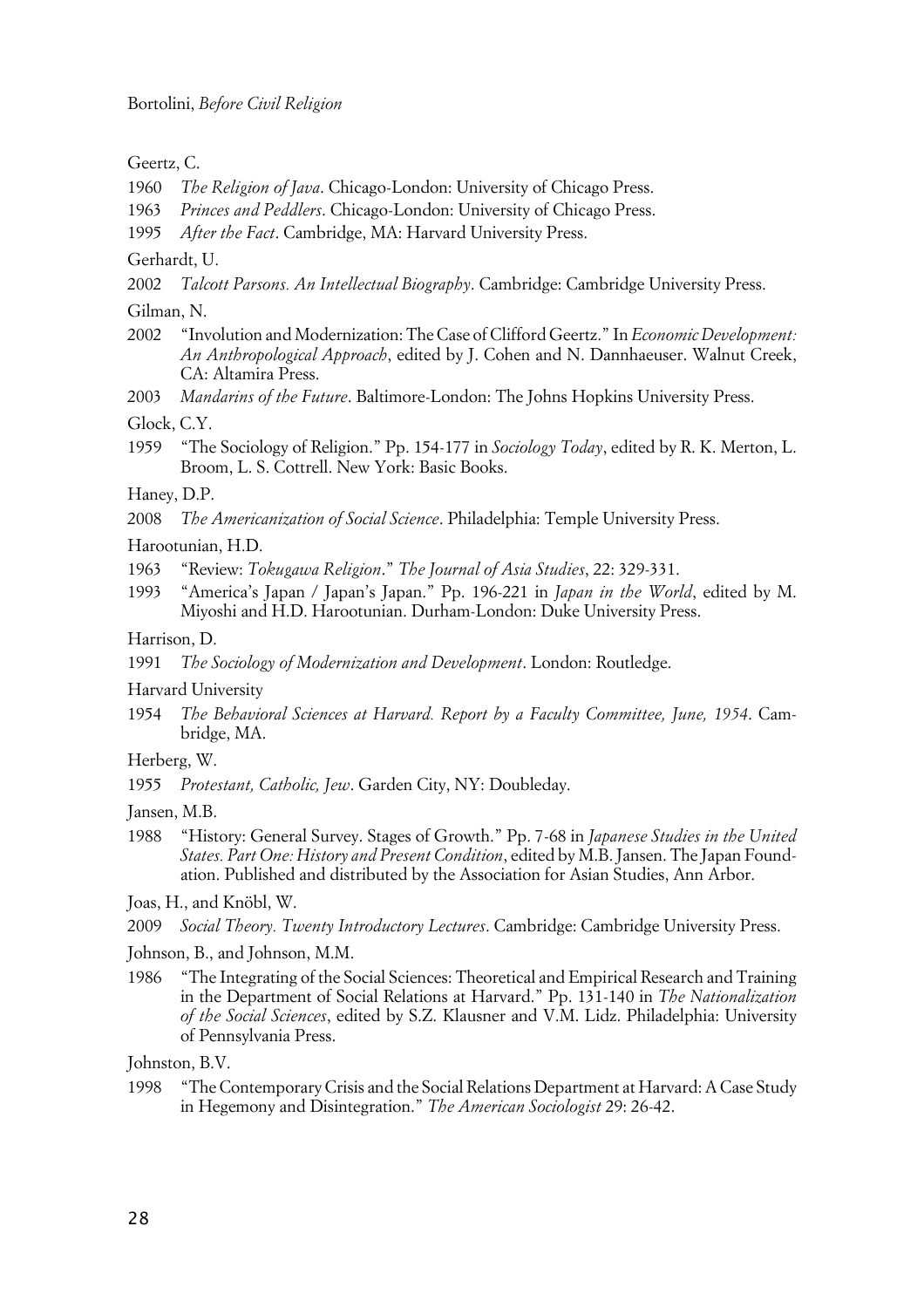Koschmann, V.

2003 "Modernization and Democratic Values: The 'Japanese Model' in the 1960s." Pp. 225-250 in *Staging Growth: Modernization, Development, and the Global Cold War*, edited by D.C. Engerman, N. Gilman, M.H. Haefele, and M.E. Latham. Amherst: University of Massachusetts Press.

Latham, M.E.

2000 *Modernization as Ideology. American Social Science and "Nation Building" in the Kennedy Era*. Chapel Hill-London: The University of North Carolina Press.

Levy, M.J.

1952 *The Structure of Society*. Princeton: Princeton University Press.

Lidz, V.M.

- 1982 "Religion and Cybernetic Concepts in the Theory of Action." *Sociological Analysis* 43: 287-305.
- 2010a "The Functional Theory of Religion." Pp. 76-102 in *The New Blackwell Companion to the Sociology of Religion*, edited by B. S. Turner. Chichester: Wiley-Blackwell.
- 2010b "Civil Religion: On the Emergence, Development, and Importance of the Concept." *Sociologica* 3. [doi:10.2383/33644](http://www.sociologica.mulino.it/doi/10.2383/33644)

Lipset, S.M.

1975 "Political Controversies at Harvard, 1636 to 1974." Pp. 3-278 in *Education and Politics at Harvard*, edited by S. M. Lipset and D. Riesman. New York: McGraw-Hill.

Lipset, S.M., and Smelser, N.J.

1961 "The Setting of Sociology in the 1950's." Pp. 1-13 in *Sociology: The Progress of a Decade*, edited by S.M. Lipset and N.J. Smelser. New York: Prentice-Hall.

Liu, W.T.

- 1957 "Review: *Tokugawa Religion*." *American Catholic Sociological Review* 18: 175-176.
- Marty, M.E.
- 1959 *The New Shape of American Religion*. New York: Harper & Brothers.

Maruyama, M.

1958 *"*A Review of *Tokugawa Religion* by Robert N. Bellah." Translation by Arima Tatsuo, mimeo. Original Japanese version *Kokka Gakkai Zassi* 72.

Mathisen, J.A.

1989 "Twenty Years After Bellah: Whatever Happened to American Civil Religion?" *Sociological Analysis* 50: 129-146.

#### Miller, J.G.

- 1955 "Toward a General Theory For The Behavioral Sciences." *American Psychologist* 10: 513-531.
- Monteith Deptula, N., and Hess, M.M.
- 1996 *The Edwin O. Reischauer Institute of Japanese Studies: A Twenty-Year Chronicle*. Cambridge, MA: Harvard University.

Mullins, N.C.

1973 *Theories and Theory Groups in Contemporary American Sociology*. New York: Harper & Row.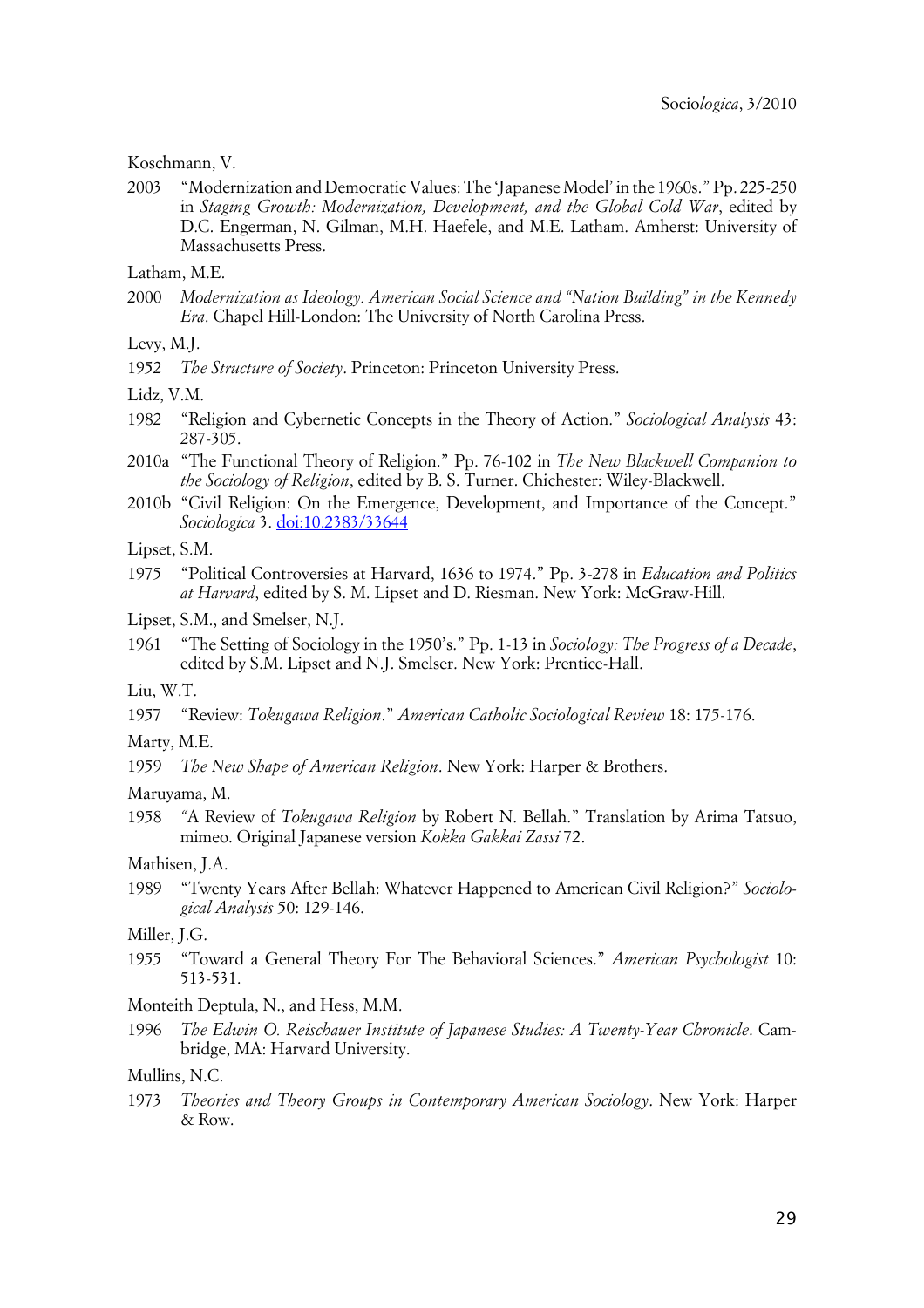Nash, A.S.

1958 "Review: *Protestant and Catholic; Tokugawa Religion*." *Social Forces* 37: 178-179.

Nichols, L.N.

1998 "Social Relations Undone: Disciplinary Divergence and Departmental Politics at Harvard, 1946-1970." *The American Sociologist* 19: 83-107.

Packard, G.R.

2010 *Edwin O. Reischauer and the American Discovery of Japan*. New York: Columbia University Press.

Parsons, T.

- 1937 *The Structure of Social Action*. New York: McGraw-Hill.
- 1944 "The Theoretical Development of the Sociology of Religion." *Journal of the History of Ideas* 5: 176-190.
- 1945a "The Present Position and Prospects of Systematic Theory in Sociology." Pp. 42-69 in *Twentieth Century Sociology*, edited by G. Gurvitch and W. E. Moore. New York: Philosophical Library.
- 1945b "Racial and Religious Differences as Factors of Group Tension." Pp. 182-199 in *Unity and Difference in the Modern World*, edited by L. Finkelstein *et al.* New York: Conference on Science, Philosophy and Religion in Their Contribution to the Democratic Way of Life Inc.
- 1951a *The Social System*. Glencoe, IL: The Free Press.
- 1951b *Religious Perspectives in College Teaching in Sociology and Social Psychology*. New Haven: The Hedward W. Hazen Foundation.
- 1964 "Evolutionary Universals in Society." *American Sociological Review* 29: 339-357
- 1966a *Societies. Evolutionary and Comparative Perspectives*. Englewood Cliffs, NJ: Prentice-Hall.
- 1966b "Religion in a Modern Pluralistic Society." *Review of Religion Research* 7: 125-146.
- 1970 "On Building Social System Theory: a Personal History." *Daedalus* 99.
- 1971 *The System of Modern Societies*. Englewood Cliffs, NJ: Prentice-Hall.
- 1974 "Religion in Postindustrial America: The Problem of Secularization." *Social Research* 41: 193-225.
- 1975 "The Present Status of 'Structural-Functional' Theory in Sociology." Pp. 67-84 in *Ideas of Social Structure*, edited by L.A. Coser. New York: Harcourt Brace Jovanovich.
- 2007 *American Society. A Theory of the Societal Community*, edited by G. Sciortino. Boulder CO: Paradigm.
- Parsons, T., Bales, R.F., and Shils, E.A.
- 1953 *Working Papers in the Theory of Action.* New York: The Free Press.
- Parsons, T., and Barber, B.
- 1948 "Sociology, 1941-46." *The American Journal of Sociology* 53: 245-257.
- Parsons, T., and Shils, E.A.
- 1951 "Values, Motives, and Systems of Action." Pp. 42-243 in *Toward a General Theory of Action*, edited by T. Parsons and E.A. Shils, Cambridge, MA: Harvard University Press.

Parsons, T., and Smelser, N.J.

1956 *Economy and Society*. New York: The Free Press.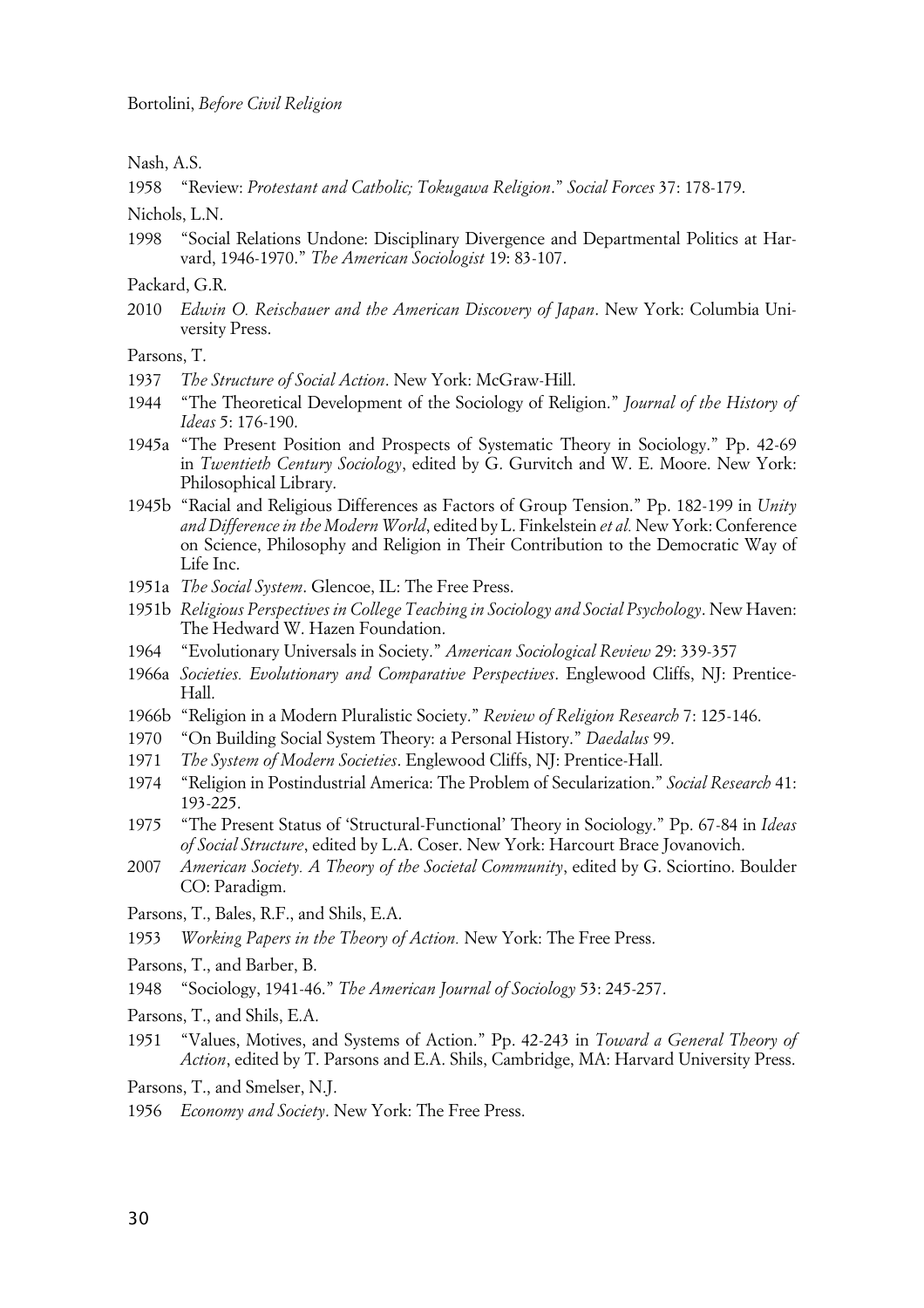Passin, H.

1957 "Review: *Tokugawa Religion*." *American Sociological Review* 22: 594.

Pearson, B.

1999 "Religious Studies at Berkeley." *Religion* 29: 303-313.

Reischauer, E.O., and Fairbank, J.K.

1948 "Understanding the Far East through Area Studies." *Far Eastern Survey* 17: 121-123.

Rostow, W.W.

1960 *The Stages of Economic Growth. A Non-Communist Manifesto*. Cambridge: Cambridge University Press.

Schmidt, P.L.

1978 *Towards a History of the Department of Social Relations, Harvard University, 1946-1972*. Manuscript. Cambridge, MA: Harvard College.

Sciortino, G.

- 2007 "Introduction: The Action of Social Structure." Pp. 1-21 in T. Parsons, *American Society. A Theory of the Societal Community*, edited by G. Sciortino. Boulder CO: Paradigm.
- 2000 "Sociological and Interdisciplinary Adventures: A Personal Odyssey." *The American Sociologist* 31: 5-33.

Steinmetz, G.

- 2005 "Scientific Authority and the Transition to Post-Fordism: The Plausibility of Positivism in U.S. Sociology since 1945." Pp. 274-323 in *The Politics of Method in the Human Sciences*, edited by G. Steinmetz. Durham-London: Duke University Press.
- 2007 "American Sociology Before and After World War II." Pp. 314-366 in *Sociology in America*, edited by C. Calhoun. Chicago: University of Chicago Press.

Tipton, S.M.

2010 "Civil Religion in the Making." *Sociologica* 3. [doi:10.2383/33645](http://www.sociologica.mulino.it/doi/10.2383/33645)

Tiryakian, E.A.

- 1982 "Puritan America in Modern World: Mission Impossible?" *Sociological Analysis* 43: 351- 367.
- 1986 "Hegemonic Schools and the Development of Sociology: Rethinking the History of the Discipline." Pp. 417-441 in *Structures of Knowing*, edited by R.C. Monk. Lanham-New York-London: University Press of America.
- 2007 "Have a Sociological Passport, Will Travel." Pp. 239-263 in *Sociologists in a Global Age*, edited by M. Deflem. Aldershot: Ashgate.
- Turner, S.P., and Turner, J.H.
- 1990 *The Impossible Science: An Institutional Analysis of American Sociology*. Newbury Park, CA: Sage.

Vidich, A.J.

2000 "The Department of Social Relations and 'Systems Theory' at Harvard: 1948-50." *International Journal of Politics, Culture and Society* 13: 607-648.

Wagner, P., and Wittrock, B.

1991 "States, Institutions, and Discourses: A Comparative Perspective on the Structure of the Social Sciences." Pp. 331-357-357 in *Discourses on Societies*, edited by P. Wagner, B. Wittrock, and R.D. Whitley. Dordrecht: Kluwer.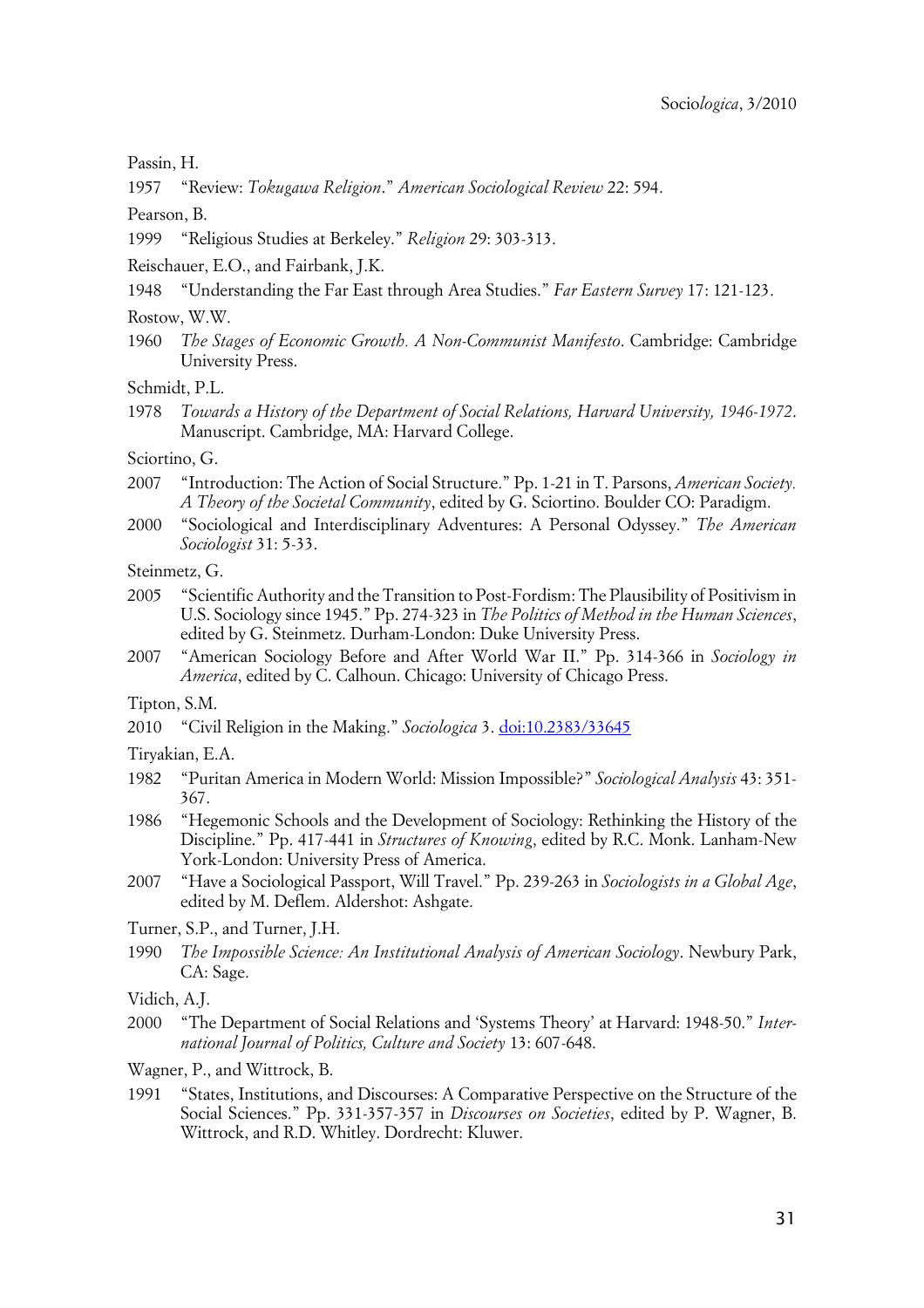Wallerstein, I.

- 1996 *Open the Social Sciences. Report of the Gulbenkian Commission on the Restructuring of the Social Sciences*. Stanford: Stanford University Press.
- 1997 "The Unintended Consequences of Cold War Area Studies." Pp. 195-232 in *The Cold War and the University*, by Noam Chomsky *et al*. New York: The New Press.

Williams, R.M. Jr.

1951 *American Society*. New York: Alfred Knopf.